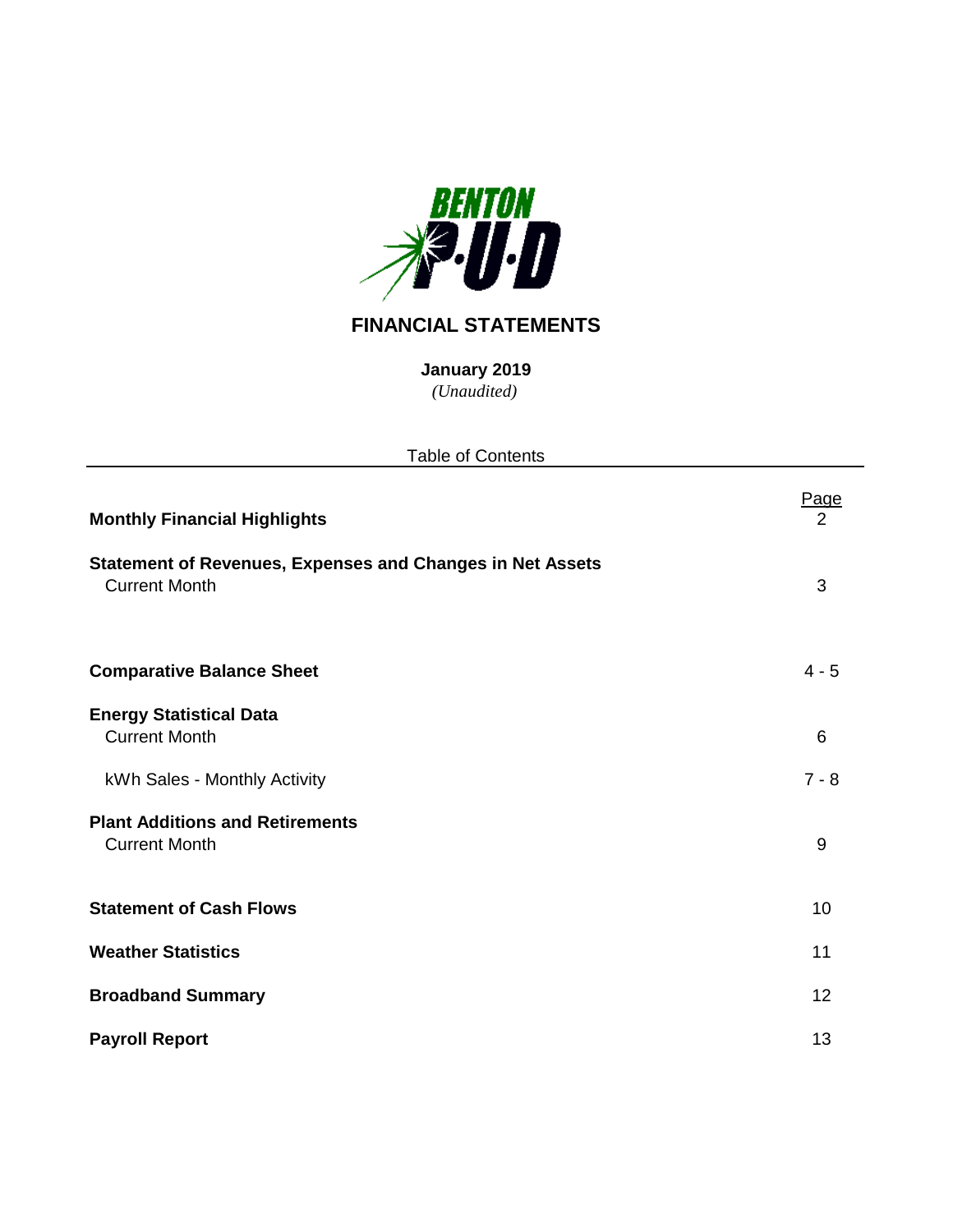

## *Financial Highlights January 2019*



#### **Retail Revenues**

- January's temperature was 2.4 degrees above the 5-year average and heating degree days were 8% below the five year average, retail revenues were 9 percent below budget estimates in part to December and January being warmer than average.
- Retail revenues year to date are 9% under budget amounts.

#### **Net Power Expense**

- Lower than normal water flow and snow pack in December 2018 and January 2019 has resulted in decreased excess generation and decreased secondary market sales than budget estimates.
- Looking forward, February had record snowfall for the region.
- > Net Power Expense was \$6.9M for the year about \$130k below budget.

## **Net Margin/Net Income**

 With the warmer winter start Net margin and net income are tracking below budget about \$1.1M and \$900k respectively.

## **Capital**

- Capital expenditures for the year are \$1.8M of the \$18.1M budget. **O&M Expense**<br>
> January's O&M expense was \$2.2M or 2% above budget.
	-
	- January's O&M expense was \$2.2M or 2% above budget. O&M Expenses were over the budget by approximately \$35k in part due to 60% of the Dues and Assessments being paid in January.

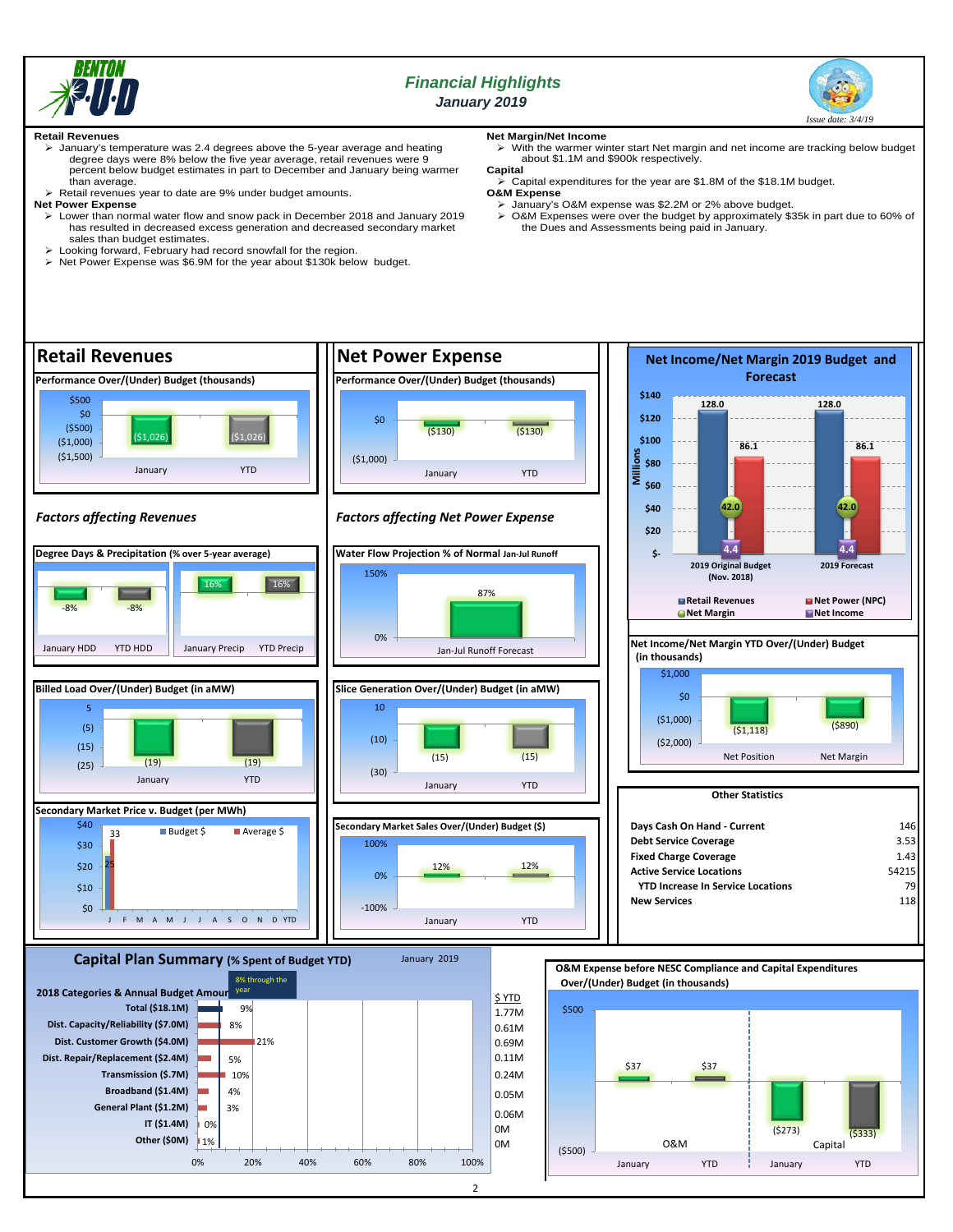## **PUBLIC UTILITY DISTRICT NO.1 OF BENTON COUNTY STATEMENT OF REVENUES, EXPENSES, AND CHANGE IN NET POSITION JANUARY 2019**

|                                                            | 1/31/19       |               |                          | 1/31/18       |                          |
|------------------------------------------------------------|---------------|---------------|--------------------------|---------------|--------------------------|
|                                                            | <b>ACTUAL</b> | <b>BUDGET</b> | <b>PCT</b><br><b>VAR</b> | <b>ACTUAL</b> | <b>PCT</b><br><b>VAR</b> |
| <b>OPERATING REVENUES</b>                                  |               |               |                          |               |                          |
| Energy Sales - Retail                                      | 10.133.264    | 11.159.142    | $-9%$                    | 10.476.299    | $-3%$                    |
| <b>City Occupation Taxes</b>                               | 593,823       | 683,400       | $-13%$                   | 645,112       | $-8%$                    |
| <b>Bad Debt Expense</b>                                    | (18,000)      | (24, 549)     | $-27%$                   | (19,000)      | $-5%$                    |
| <b>Energy Secondary Market Sales</b>                       | 2,876,081     | 2,117,909     | 36%                      | 2,013,000     | 43%                      |
| Transmission of Power for Others                           | 120,920       | 75,000        | 61%                      | 140,137       | $-14%$                   |
| <b>Broadband Revenue</b>                                   | 197,864       | 190,930       | 4%                       | 188,237       | 5%                       |
| <b>Other Revenue</b>                                       | 572,714       | 527,986       | 8%                       | 603,153       | $-5%$                    |
| <b>TOTAL OPERATING REVENUES</b>                            | 14,476,665    | 14,729,819    | $-2%$                    | 14,046,938    | 3%                       |
| <b>OPERATING EXPENSES</b>                                  |               |               |                          |               |                          |
| <b>Purchased Power</b>                                     | 8,553,731     | 7,989,671     | 7%                       | 6,997,524     | 22%                      |
| <b>Purchased Transmission &amp; Ancillary Services</b>     | 1,271,434     | 1,147,747     | 11%                      | 1,110,171     | 15%                      |
| <b>Conservation Program</b>                                | 89,773        | 103,056       | $-13%$                   | 95,599        | $-6%$                    |
| <b>Total Power Supply</b>                                  | 9,914,937     | 9,240,473     | 7%                       | 8,203,294     | 21%                      |
| Transmission Operation & Maintenance                       | 4,214         | 8.824         | $-52%$                   | 5.734         | $-27%$                   |
| Distribution Operation & Maintenance                       | 862,821       | 897,236       | $-4%$                    | 835,848       | 3%                       |
| <b>Broadband Expense</b>                                   | 62.443        | 48.389        | 29%                      | 67.753        | $-8%$                    |
| Customer Accounting, Collection & Information              | 383,229       | 344,015       | 11%                      | 410,400       | $-7%$                    |
| Administrative & General                                   | 824,147       | 785,852       | 5%                       | 953,338       | $-14%$                   |
| Subtotal before NESC Compliance / Public Safety            | 2,136,853     | 2,084,316     | 3%                       | 2,273,073     | $-6%$                    |
| NESC Compliance (Net District Expense)                     | 28,131        | 43,814        | $-36%$                   | 20,599        | 37%                      |
| Subtotal before Taxes & Depreciation                       | 2,164,984     | 2,128,131     | 2%                       | 2,293,672     | $-6%$                    |
| Taxes                                                      | 1,266,090     | 1,379,903     | $-8%$                    | 1,346,727     | $-6%$                    |
| Depreciation & Amortization                                | 835,933       | 848,079       | $-1%$                    | 813,688       | 3%                       |
| <b>Total Other Operating Expenses</b>                      | 4,267,007     | 4,356,112     | $-2%$                    | 4,454,087     | $-4%$                    |
| <b>TOTAL OPERATING EXPENSES</b>                            | 14,181,944    | 13,596,586    | 4%                       | 12,657,381    | 12%                      |
| <b>OPERATING INCOME (LOSS)</b>                             | 294,721       | 1,133,233     | $-74%$                   | 1,389,557     | -79%                     |
| <b>NONOPERATING REVENUES &amp; EXPENSES</b>                |               |               |                          |               |                          |
| Interest Income                                            | 111,824       | 58,310        | 92%                      | 68,157        | 64%                      |
| Other Income                                               | 31,355        | 31,339        | 0%                       | 29.299        | 7%                       |
| Other Expense                                              |               |               | n/a                      |               | n/a                      |
| <b>Interest Expense</b>                                    | (197, 151)    | (209, 646)    | $-6%$                    | (235, 205)    | $-16%$                   |
| Debt Discount/Premium Amortization & Loss on Defeased Debt | 34,318        | 37,647        | -9%                      | 38,127        | $-10%$                   |
| MtM Gain/(Loss) on Investments                             | 14,638        |               | n/a                      | (27, 135)     | $-154%$                  |
| <b>TOTAL NONOPERATING REVENUES &amp; EXPENSES</b>          | (5,016)       | (82, 350)     | $-94%$                   | (126, 757)    | $-96%$                   |
| <b>INCOME (LOSS) BEFORE CAPITAL CONTRIBUTIONS</b>          | 289,705       | 1,050,884     | $-72%$                   | 1,262,800     | $-77%$                   |
| <b>CAPITAL CONTRIBUTIONS</b>                               | 25,092        | 381,957       | $-93%$                   | 293,142       | $-91%$                   |
| <b>CHANGE IN NET POSITION</b>                              | 314.797       | 1,432,841     | $-78%$                   | 1,555,942     | $-80%$                   |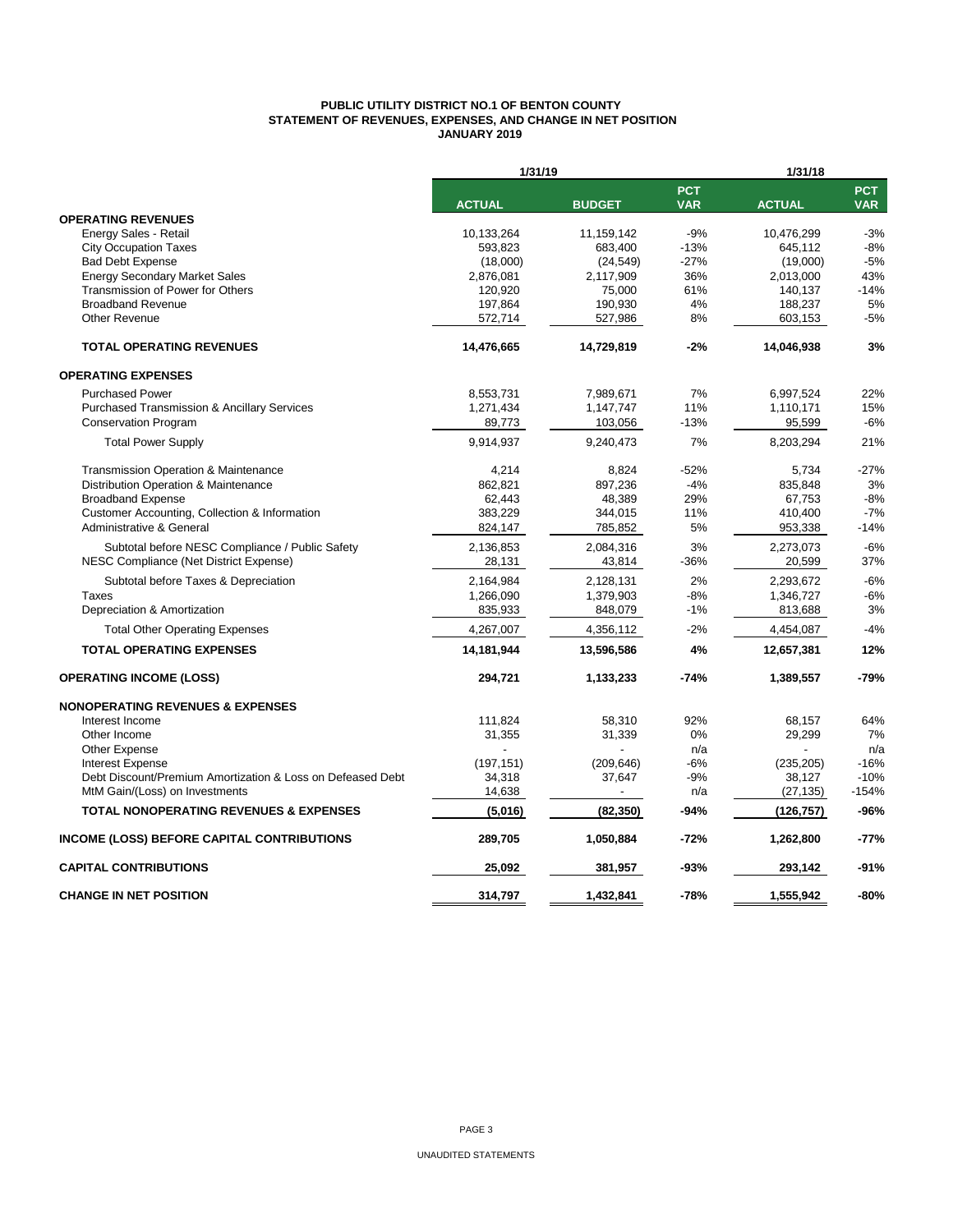## **ASSETS AND DEFERRED OUTFLOWS OF RESOURCES PUBLIC UTILITY DISTRICT NO. 1 OF BENTON COUNTY COMPARATIVE STATEMENT OF NET POSITION**

|                                                                                |                 |                 | Increase/(Decrease) |                |
|--------------------------------------------------------------------------------|-----------------|-----------------|---------------------|----------------|
|                                                                                | 1/31/2019       | 1/31/2018       | <b>Amount</b>       | <b>Percent</b> |
| <b>ASSETS</b>                                                                  |                 |                 |                     |                |
| <b>CURRENT ASSETS</b>                                                          |                 |                 |                     |                |
|                                                                                |                 |                 |                     |                |
| Cash & Cash Equivalents                                                        |                 |                 |                     |                |
| Unrestricted Cash & Cash Equivalents<br><b>Restricted Construction Account</b> | 24,347,279      | 20,403,735      | \$3,943,544         |                |
| Investments                                                                    | 10,682,753      | 12,589,390      | (1,906,638)         |                |
| Designated Debt Service Reserve Fund                                           | 2,612,152       | 2,612,152       | 0                   |                |
| Designated Power Market Voltly                                                 | 3,850,000       | 3,850,000       |                     |                |
| Designated Special Capital Rsv                                                 | 12,822,929      | 15,376,052      | (2, 553, 123)       |                |
| <b>Designated Customer Deposits</b>                                            | 1,900,000       | 1,600,000       | 300,000             |                |
| Accounts Receivable, net                                                       | 8,971,025       | 9,772,684       | (801, 659)          |                |
| <b>BPA Prepay Receivable</b>                                                   | 600,000         | 600,000         |                     |                |
| <b>Accrued Interest Receivable</b>                                             | 194,042         | 73,901          | 120,141             |                |
| Wholesale Power Receivable                                                     | 2,258,354       | 1,853,731       | 404,623             |                |
| <b>Accrued Unbilled Revenue</b>                                                | 4,400,000       | 4,200,000       | 200,000             |                |
| <b>Inventory Materials &amp; Supplies</b>                                      | 5,670,359       | 5,633,045       | 37,314              |                |
| Prepaid Expenses & Option Premiums                                             | 513,580         | 488,577         | 25,003              |                |
| <b>Total Current Assets</b>                                                    | 78,822,472      | 79,053,267      | (230, 795)          | 0%             |
| <b>NONCURRENT ASSETS</b>                                                       |                 |                 |                     |                |
| <b>Restricted Bond Reserve Fund</b>                                            | 1,107,865       | 1,107,865       | 0                   |                |
| <b>Other Receivables</b>                                                       | 163,011         | 96,778          | 66,233              |                |
| <b>Preliminary Surveys</b>                                                     | 126,826         | 94,144          | 32,682              |                |
| <b>BPA Prepay Receivable</b>                                                   | 5,200,000       | 5,800,000       | (600,000)           |                |
| Deferred Purchased Power Costs                                                 | 7,124,283       | 6,719,716       | 404,567             |                |
|                                                                                | 13,721,985      | 13,818,503      | 503,482             | $-1%$          |
| <b>Utility Plant</b>                                                           |                 |                 |                     |                |
| Land and Intangible Plant                                                      | 3,533,105       | 3,496,417       | 36,688              |                |
| <b>Electric Plant in Service</b>                                               | 319,556,347     | 307,864,864     | 11,691,483          |                |
| <b>Construction Work in Progress</b>                                           | 8,017,248       | 3,612,671       | 4,404,577           |                |
| <b>Accumulated Depreciation</b>                                                | (197, 996, 989) | (189, 145, 323) | (8,851,666)         |                |
| <b>Net Utility Plant</b>                                                       | 133,109,712     | 125,828,629     | 7,281,083           | 6%             |
| <b>Total Noncurrent Assets</b>                                                 | 146,831,696     | 139,647,132     | 7,184,564           | 5%             |
| <b>Total Assets</b>                                                            | 225,654,169     | 218,700,399     | 6,953,770           | 3%             |
| DEFERRED OUTFLOWS OF RESOURCES                                                 |                 |                 |                     |                |
| Unamortized Loss on Defeased Debt                                              |                 | (19, 481)       | 19,481              |                |
| <b>Pension Deferred Outflow</b>                                                | 1,180,507       | 1,429,022       | (248, 515)          |                |
| Accumulated Decrease in Fair Value of Hedging Derivatives                      | 4,010,485       | 1,012,588       | 2,997,897           |                |
| <b>Total Deferred Outflows of Resources</b>                                    | 5,190,992       | 2,422,129       | 2,768,863           |                |
|                                                                                |                 |                 |                     |                |
| TOTAL ASSETS & DEFERRED OUTFLOWS OF RESOURCES                                  | 230,845,160     | 221,122,528     | 9,722,632           | 4%             |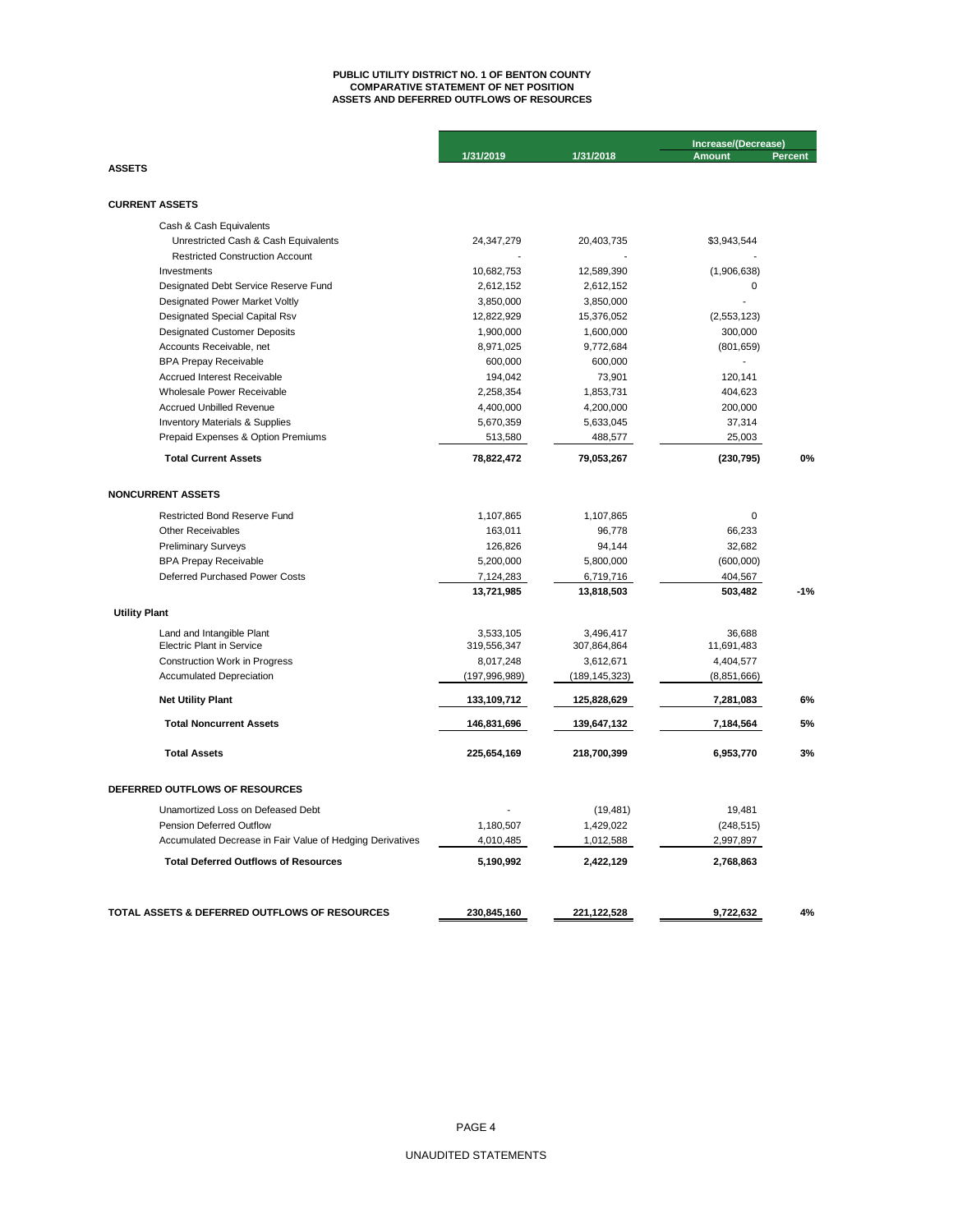# **PUBLIC UTILITY DISTRICT NO. 1 OF BENTON COUNTY COMPARATIVE STATEMENT OF NET POSITION LIABILITIES AND DEFERRED INFLOWS OF RESOURCES**

|                                                           |             |              | Increase/(Decrease) |                |
|-----------------------------------------------------------|-------------|--------------|---------------------|----------------|
|                                                           | 1/31/2019   | 1/31/2018    | <b>Amount</b>       | <b>Percent</b> |
| <b>LIABILITIES</b>                                        |             |              |                     |                |
|                                                           |             |              |                     |                |
| <b>CURRENT LIABILITIES</b>                                |             |              |                     |                |
| <b>Warrants Outstanding</b>                               |             |              | \$0                 |                |
| Accounts Payable                                          | 10,905,557  | 8,684,312    | 2,221,245           |                |
| <b>Customer Deposits</b>                                  | 2,030,083   | 1,663,492    | 366,591             |                |
| <b>Accrued Taxes Payable</b>                              | 3,945,152   | 4,060,270    | (115, 118)          |                |
| Other Current & Accrued Liabilities                       | 2,820,999   | 2,672,157    | 148,842             |                |
| Accrued Interest Payable                                  | 692,872     | 737,497      | (44, 625)           |                |
| Revenue Bonds, Current Portion                            | 3,750,000   | 3,570,000    | 180,000             |                |
| <b>Total Current Liabilities</b>                          | 24,144,662  | 21,387,728   | 2,756,934           | 13%            |
| <b>NONCURRENT LIABILITIES</b>                             |             |              |                     |                |
| 2010 Bond Issue                                           | 17,345,000  | 17,345,000   |                     |                |
| 2011 Bond Issue                                           | 9,770,000   | 13,520,000   | (3,750,000)         |                |
| 2016 Bond Issue                                           | 22,470,000  | 22,470,000   |                     |                |
| Unamortized Premium & Discount                            | 3,834,649   | 4,297,092    | (462, 443)          |                |
| Pension Liability                                         | 6,852,561   | 9,884,887    | (3,032,326)         |                |
| Deferred Revenue                                          | 1,195,366   | 412,161      | 783,205             |                |
| <b>BPA Prepay Incentive Credit</b>                        | 1,558,839   | 1,720,095    | (161, 256)          |                |
| <b>Other Liabilities</b>                                  | 4,482,847   | 1,476,353    | 3,006,494           |                |
| <b>Total Noncurrent Liabilities</b>                       | 67,509,262  | 71,125,588   | 133,674             | -5%            |
| <b>Total Liabilities</b>                                  | 91,653,924  | 92,513,316   | 2,890,608           | $-1%$          |
| DEFERRED INFLOWS OF RESOURCES                             |             |              |                     |                |
| Unamortized Gain on Defeased Debt                         | 32,022      |              | 32,022              |                |
| Pension Deferred Inflow                                   | 2,930,225   | 1,866,603    | 1,063,622           |                |
| Accumulated Increase in Fair Value of Hedging Derivatives | 2,014,616   | 1,031,648    | 982,968             |                |
| <b>Total Deferred Inflows of Resources</b>                | 4,976,862   | 2,898,251    | 2,078,611           | 72%            |
| <b>NET POSITION</b>                                       |             |              |                     |                |
| Net Investment in Capital Assets                          | 75,908,041  | 64,607,056   | 11,300,985          |                |
| <b>Restricted for Debt Service</b>                        | 1,107,865   | 1,107,865    | $\mathbf 0$         |                |
| Unrestricted                                              | 57,198,469  | 59,996,040   | (2,797,571)         |                |
| <b>Total Net Position</b>                                 | 134,214,374 | 125,710,961  | 8,503,413           | 7%             |
|                                                           |             |              |                     |                |
| TOTAL NET POSITION, LIABILITIES AND                       |             |              |                     |                |
| DEFERRED INFLOWS OF RESOURCES                             | 230,845,160 | 221,122,528  | 9,722,632           | 4%             |
| <b>CURRENT RATIO:</b>                                     | 3.26:1      | 3.70:1       |                     |                |
| (Current Assets / Current Liabilities)                    |             |              |                     |                |
| <b>WORKING CAPITAL:</b>                                   | 54,677,811  | \$57,665,539 | (\$2,987,728)       | $-5%$          |
| (Current Assets less Current Liabilities)                 |             |              |                     |                |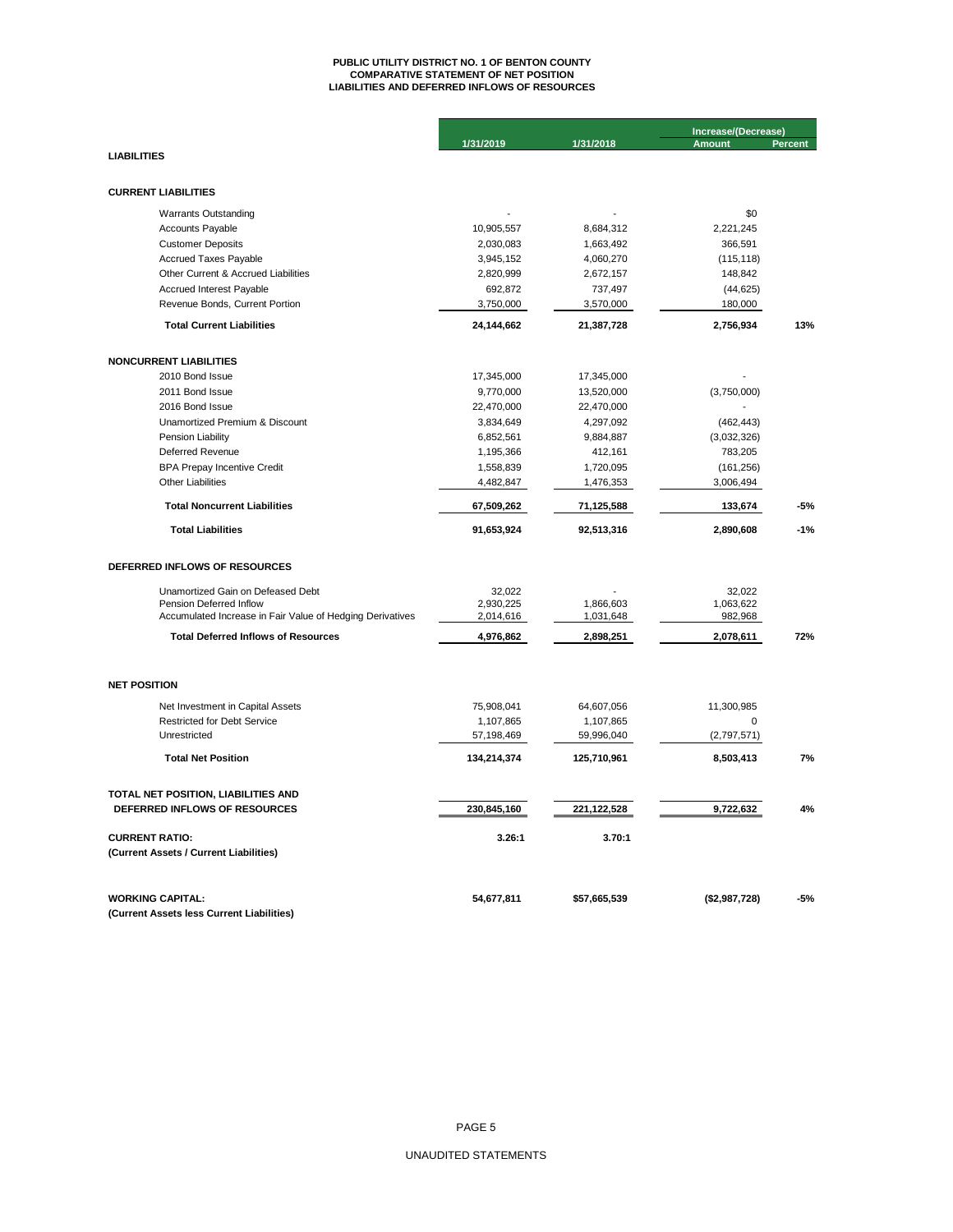#### **PUBLIC UTILITY DISTRICT NO. 1 OF BENTON COUNTY ENERGY STATISTICAL DATA CURRENT MONTH**

|                                                                          |                          | 1/31/2019     |                           |               |                   | 1/31/2018                 |               |                          |
|--------------------------------------------------------------------------|--------------------------|---------------|---------------------------|---------------|-------------------|---------------------------|---------------|--------------------------|
|                                                                          | <b>ACTUAL</b>            |               | <b>BUDGET</b>             |               | PCT<br><b>VAR</b> | <b>ACTUAL</b>             |               | <b>PCT</b><br><b>VAR</b> |
| <b>ENERGY SALES RETAIL - REVENUE</b>                                     |                          |               |                           |               |                   |                           |               |                          |
| Residential                                                              | 6,597,062                |               | \$7,597,743               |               | $-13%$            | 7.311.763                 |               | $-10%$                   |
| <b>Small General Service</b>                                             | 832,063                  |               | 872,969                   |               | $-5%$             | 878,614                   |               | $-5%$                    |
| Medium General Service                                                   | 1,131,401                |               | 1,176,150                 |               | $-4%$             | 1,166,955                 |               | $-3%$                    |
| Large General Service                                                    | 1,211,889                |               | 1,139,570                 |               | 6%                | 1,235,770                 |               | $-2%$                    |
| Large Industrial<br>Small Irrigation                                     | 280,534<br>7,389         |               | 296,692<br>3,024          |               | $-5%$<br>144%     | 305,125<br>6,839          |               | $-8%$<br>8%              |
| Large Irrigation                                                         | 116,699                  |               | 113,857                   |               | 2%                | 114,380                   |               | 2%                       |
| <b>Street Lights</b>                                                     | 17,833                   |               | 17,810                    |               | 0%                | 17,792                    |               | 0%                       |
| <b>Security Lights</b>                                                   | 21,785                   |               | 24,117                    |               | $-10%$            | 22,526                    |               | $-3%$                    |
| <b>Unmetered Accounts</b>                                                | 16,608                   |               | 17,210                    |               | $-3%$             | 16,535                    |               | 0%                       |
| <b>Billed Revenues Before Taxes &amp; Unbilled Revenue</b>               | \$10,233,263             |               | \$11,259,142              |               | -9%               | \$11,076,299              |               | $-8%$                    |
| <b>Unbilled Revenue</b>                                                  | (100,000)                |               | (100,000)                 |               | 0%                | (600,000)                 |               | $-83%$                   |
| <b>Energy Sales Retail Subtotal</b>                                      | \$10,133,263             |               | \$11,159,142              |               | -9%               | \$10,476,299              |               | $-3%$                    |
| <b>City Occupation Taxes</b><br>Bad Debt Expense (0.16% of retail sales) | 593,823                  |               | 683,400<br>(24, 549)      |               | $-13%$            | 645,112                   |               | $-8%$<br>$-5%$           |
| <b>TOTAL SALES - REVENUE</b>                                             | (18,000)<br>\$10,709,086 |               | \$11,817,993              |               | $-27%$<br>$-9%$   | (19,000)<br>\$11,102,411  |               | $-4%$                    |
|                                                                          |                          |               |                           |               |                   |                           |               |                          |
| <b>ENERGY SALES RETAIL - kWh</b>                                         |                          | aMW           |                           | aMW           |                   |                           | aMW           |                          |
| Residential                                                              | 80,765,201               | 108.6         | 94,354,312                | 126.8         | $-14%$            | 90,521,667                | 121.7         | $-11%$                   |
| <b>Small General Service</b>                                             | 11,410,702               | 15.3          | 11,979,544                | 16.1          | $-5%$             | 12,129,652                | 16.3          | $-6%$                    |
| <b>Medium General Service</b>                                            | 15,483,483               | 20.8          | 16,268,420                | 21.9          | $-5%$             | 16,103,016                | 21.6          | $-4%$                    |
| Large General Service                                                    | 18,581,986               | 25.0          | 17,477,611                | 23.5          | 6%                | 19,110,860                | 25.7          | $-3%$                    |
| Large Industrial                                                         | 5,349,440                | 7.2           | 5,785,523                 | 7.8           | $-8%$             | 5,995,840                 | 8.1           | $-11%$                   |
| Small Irrigation                                                         | 64,108                   | 0.1           | 6                         | 0.0           | >200%             | 50.526                    | 0.1           | 27%                      |
| Large Irrigation<br><b>Street Lights</b>                                 | 292,485<br>211,760       | 0.4<br>0.3    | 279,121<br>212,039        | 0.4<br>0.3    | 5%<br>0%          | 233,165<br>211,046        | 0.3<br>0.3    | 25%<br>0%                |
| <b>Security Lights</b>                                                   | 82,454                   | 0.1           | 95,756                    | 0.1           | $-14%$            | 85,112                    | 0.1           | $-3%$                    |
| <b>Unmetered Accounts</b>                                                | 245,945                  | 0.3           | 254,589                   | 0.3           | $-3%$             | 242,804                   | 0.3           | 1%                       |
| <b>TOTAL kWh BILLED</b>                                                  | 132,487,564              | 178.1         | 146,706,921               | 197.2         | $-10%$            | 144,683,688               | 194.5         | -8%                      |
|                                                                          |                          |               |                           |               |                   |                           |               |                          |
| <b>NET POWER COST</b>                                                    |                          |               |                           |               |                   |                           |               |                          |
| <b>BPA Power Costs</b>                                                   |                          |               |                           |               |                   |                           |               |                          |
| Slice<br><b>Block</b>                                                    | \$2,905,797              |               | \$2.938.762               |               | $-1%$<br>1%       | 2.905.797                 |               | 0%<br>2%                 |
| Subtotal                                                                 | 2,692,124<br>5,597,921   |               | 2,659,131<br>5,597,893    |               | 0%                | 2,646,735<br>5,552,532    |               | 1%                       |
| <b>Other Power Purchases</b>                                             | 1,125,222                |               | 957,628                   |               | 18%               | 634,913                   |               | 77%                      |
| Frederickson                                                             | 1,830,588                |               | 1,434,150                 |               | 28%               | 810,080                   |               | 126%                     |
| Transmission                                                             | 931,623                  |               | 930,774                   |               | 0%                | 913,685                   |               | 2%                       |
| Ancillary                                                                | 339,811                  |               | 216,973                   |               | 57%               | 196,486                   |               | 73%                      |
| <b>Conservation Program</b>                                              | 89,772                   |               | 103,056                   |               | $-13%$            | 95,598                    |               | $-6%$                    |
| <b>Gross Power Costs</b>                                                 | 9,914,937                |               | 9,240,474                 |               | 7%                | 8,203,294                 |               | 21%                      |
| Less Secondary Market Sales-Energy                                       | (2,362,101)              |               | (2, 117, 909)             |               | 12%               | (1,972,390)               |               | 20%                      |
| Less Secondary Market Sales-Gas<br>Less Transmission of Power for Others | (513,980)<br>(120, 920)  |               | (75,000)                  |               | n/a<br>61%        | (40, 610)<br>(140, 137)   |               | >200%<br>$-14%$          |
| <b>NET POWER COSTS</b>                                                   | \$6,917,936              |               | \$7,047,565               |               | $-2%$             | \$6,050,157               |               | 14%                      |
|                                                                          |                          |               |                           |               |                   |                           |               |                          |
| <b>NET POWER - kWh</b>                                                   |                          |               |                           |               |                   |                           |               |                          |
| <b>BPA Power</b>                                                         |                          | aMW           |                           | aMW           |                   |                           | aMW           |                          |
| Slice                                                                    | 87,028,000               | 117.0         | 97,998,595                | 131.7         | $-11%$            | 114,914,000               | 154.5         | $-24%$                   |
| <b>Block</b>                                                             | 80,231,000               | 107.8         | 80,230,713                | 107.8         | 0%                | 78,568,000                | 105.6         | 2%                       |
| Subtotal<br><b>Other Power Purchases</b>                                 | 167,259,000<br>8,285,000 | 224.8<br>11.1 | 178,229,308<br>24,523,883 | 239.6<br>33.0 | $-6%$<br>-66%     | 193,482,000<br>16,792,000 | 260.1<br>22.6 | $-14%$<br>$-51%$         |
| Frederickson                                                             | 37,200,000               | 50.0          | 37,200,000                | 50.0          | 0%                | 4,800,000                 | 6.5           | 675%                     |
| Gross Power kWh                                                          | 212,744,000              | 285.9         | 239,953,191               | 322.5         | $-11%$            | 215,074,000               | 289.1         | $-1%$                    |
| Less Secondary Market Sales                                              | (71, 403, 000)           | (96.0)        | (83, 315, 624)            | (112.0)       | $-14%$            | (77,766,000)              | (104.5)       | $-8%$                    |
| Less Transmission Losses/Imbalance                                       | (2, 176, 000)            | (2.9)         | (3,256,237)               | (4.4)         | $-33%$            | (2,653,000)               | (3.6)         | $-18%$                   |
| <b>NET POWER - kWh</b>                                                   | 139,165,000              | 187.0         | 153,381,330               | 206.2         | -9%               | 134,655,000               | 181.0         | 3%                       |
|                                                                          |                          |               |                           |               |                   |                           |               |                          |
| <b>COST PER MWh: (dollars)</b>                                           | \$46.61                  |               | \$38.51                   |               |                   | \$38.14                   |               |                          |
| Gross Power Cost (average)<br>Net Power Cost                             | \$49.71                  |               | \$45.95                   |               | 21%<br>8%         | \$44.93                   |               | 22%<br>11%               |
| <b>BPA Power Cost</b>                                                    | \$33.47                  |               | \$31.41                   |               | 7%                | \$28.70                   |               | 17%                      |
| Secondary Market Sales                                                   | \$33.08                  |               | \$25.42                   |               | 30%               | \$25.36                   |               | 30%                      |
|                                                                          |                          |               |                           |               |                   |                           |               |                          |
| <b>ACTIVE SERVICE LOCATIONS:</b>                                         |                          |               |                           |               |                   |                           |               |                          |
| Residential                                                              | 45,020                   |               |                           |               |                   | 44,212                    |               | 2%                       |
| <b>Small General Service</b>                                             | 4,998                    |               |                           |               |                   | 4,915                     |               | 2%                       |
| Medium General Service<br>Large General Service                          | 817<br>164               |               |                           |               |                   | 782<br>160                |               | 4%<br>3%                 |
| Large Industrial                                                         | 5                        |               |                           |               |                   | 5                         |               | 0%                       |
| Small Irrigation                                                         | 527                      |               |                           |               |                   | 545                       |               | $-3%$                    |
| Large Irrigation                                                         | 434                      |               |                           |               |                   | 434                       |               | 0%                       |
| <b>Street Lights</b>                                                     | 9                        |               |                           |               |                   | 9                         |               | 0%                       |
| <b>Security Lights</b>                                                   | 1,871                    |               |                           |               |                   | 1,927                     |               | $-3%$                    |
| <b>Unmetered Accounts</b>                                                | 370                      |               |                           |               |                   | 381                       |               | $-3%$                    |
| <b>TOTAL</b>                                                             | 54,215                   |               |                           |               |                   | 53,370                    |               | 2%                       |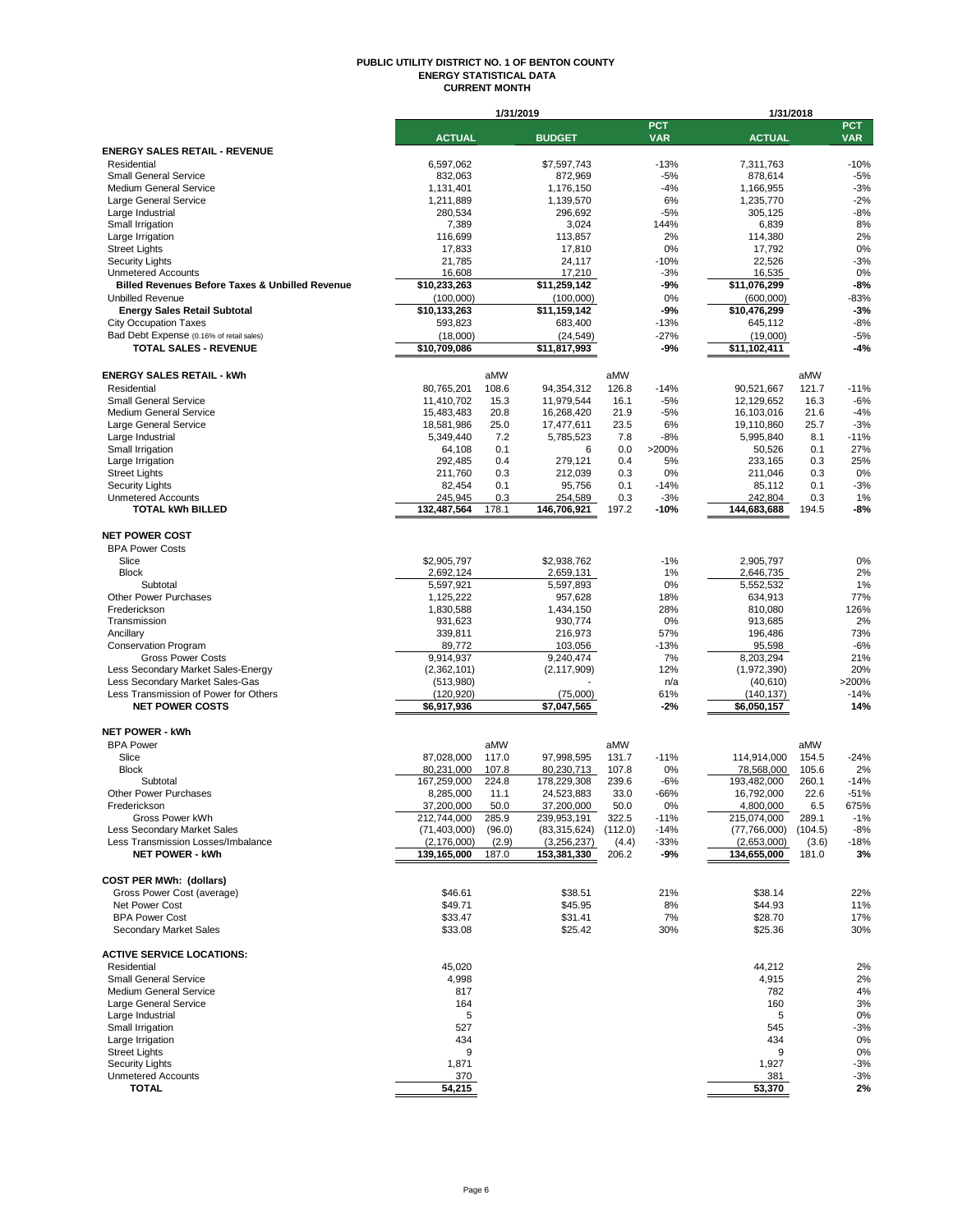#### **PUBLIC UTILITY DISTRICT NO. 1 OF BENTON COUNTY KWH SALES MONTHLY ACTIVITY**

|                              | January                       | February                 | March      | April                    | May                      | June        | July                     | August     | September                | October    | November   | December                 | <b>Total</b> |
|------------------------------|-------------------------------|--------------------------|------------|--------------------------|--------------------------|-------------|--------------------------|------------|--------------------------|------------|------------|--------------------------|--------------|
|                              |                               |                          |            |                          |                          |             |                          |            |                          |            |            |                          |              |
| Residential<br>2015          | 81,753,251                    |                          | 51,195,817 |                          |                          | 48,995,659  |                          | 58,699,674 |                          | 37,850,154 | 46,905,821 |                          | 665,504,766  |
| 2016                         | 89,934,474                    | 70,842,807<br>72,255,049 | 53,460,881 | 43,964,172<br>45,886,799 | 38,845,198<br>38,721,341 | 44,464,304  | 62,750,008<br>49,566,548 | 57,564,364 | 48,136,350<br>49,472,576 | 38,810,551 | 46,586,644 | 75,565,855<br>75,018,157 | 661,741,688  |
| 2017                         | 114,089,923                   | 97,473,618               | 72,629,078 | 50,897,608               | 40,454,502               | 45,014,248  | 55,425,631               | 62,752,408 | 53,038,585               | 40,359,813 | 54,793,496 | 72,704,997               | 759,633,907  |
| 2018                         | 90,521,667                    | 69,963,306               | 64,197,600 | 51,994,462               | 41,172,298               | 46,005,694  | 52,401,791               | 63,971,768 | 48,545,386               | 39,430,056 | 53,123,365 | 75,779,715               | 697,107,108  |
| 2019                         | 80,765,201                    |                          |            |                          |                          |             |                          |            |                          |            |            |                          | 80,765,201   |
| <b>Small General Service</b> |                               |                          |            |                          |                          |             |                          |            |                          |            |            |                          |              |
| 2015                         | 11,273,647                    | 10,444,066               | 8,399,963  | 8,630,563                | 9,005,788                | 10,616,996  | 12,060,700               | 11,955,370 | 10,809,845               | 9,065,197  | 8,719,747  | 10,515,898               | 121,497,780  |
| 2016                         | 11,865,345                    | 10,615,824               | 8,804,253  | 9,093,517                | 9,217,514                | 10,063,717  | 10,760,436               | 11,863,201 | 10,839,759               | 9,285,276  | 8,652,183  | 10,807,220               | 121,868,245  |
| 2017                         | 13,896,042                    | 12,326,759               | 11,375,219 | 8,459,581                | 8,910,557                | 10,148,595  | 11,421,880               | 12,037,978 | 11,357,363               | 9,027,734  | 9,272,759  | 10,819,539               | 129,054,006  |
| 2018                         | 12,129,652                    | 10,600,544               | 9,492,590  | 9,262,432                | 9,403,579                | 10,408,132  | 11,068,455               | 12,734,593 | 10,912,920               | 8,908,327  | 9,191,224  | 10,751,929               | 124,864,377  |
| 2019                         | 11,410,702                    |                          |            |                          |                          |             |                          |            |                          |            |            |                          | 11,410,702   |
|                              | <b>Medium General Service</b> |                          |            |                          |                          |             |                          |            |                          |            |            |                          |              |
| 2015                         | 15,719,991                    | 15,058,182               | 13,124,396 | 13,611,242               | 14,078,883               | 15,970,931  | 16,957,563               | 16,576,440 | 15,990,572               | 15,576,154 | 14,732,964 | 15,213,004               | 182,610,322  |
| 2016                         | 16,032,684                    | 15,129,401               | 12,982,308 | 13,939,681               | 13,879,726               | 14,686,797  | 15,578,700               | 16,516,307 | 16,093,629               | 15,538,491 | 14,711,127 | 15,377,852               | 180,466,703  |
| 2017                         | 17,170,328                    | 15,406,899               | 15,083,130 | 13,953,993               | 14,157,015               | 15,250,364  | 15,663,861               | 17,906,763 | 16,509,954               | 14,751,484 | 15,037,120 | 15,264,344               | 186,155,255  |
| 2018                         | 16,103,016                    | 14,412,773               | 13,220,177 | 13,836,653               | 14,453,218               | 15,432,469  | 16,006,913               | 17,702,795 | 16,075,867               | 15,031,084 | 15,499,978 | 15,349,864               | 183,124,807  |
| 2019                         | 15,483,483                    |                          |            |                          |                          |             |                          |            |                          |            |            |                          | 15,483,483   |
| <b>Large General Service</b> |                               |                          |            |                          |                          |             |                          |            |                          |            |            |                          |              |
| 2015                         | 17,888,911                    | 17,212,717               | 16,213,065 | 17,278,183               | 17,939,803               | 19,595,384  | 20,935,183               | 20,741,663 | 21,305,140               | 20,558,020 | 18,687,460 | 17,819,400               | 226,174,929  |
| 2016                         | 18,188,600                    | 17,545,840               | 16,492,120 | 17,360,382               | 17,583,712               | 18,140,663  | 18,545,919               | 20,497,271 | 19,923,658               | 21,179,801 | 19,314,538 | 18,495,415               | 223,267,919  |
| 2017                         | 18,624,018                    | 17,299,889               | 18,510,883 | 17,691,033               | 18,241,931               | 18,951,191  | 20,511,714               | 21,497,993 | 20,970,960               | 20,501,084 | 19,370,204 | 18,503,509               | 230,674,409  |
| 2018                         | 19,110,860                    | 18,344,671               | 17,025,842 | 18,279,971               | 19,678,682               | 19,988,535  | 20,624,407               | 23,332,316 | 21,583,396               | 21,498,126 | 20,269,121 | 18,870,090               | 238,606,017  |
| 2019                         | 18,581,986                    |                          |            |                          |                          |             |                          |            |                          |            |            |                          | 18,581,986   |
| Large Industrial             |                               |                          |            |                          |                          |             |                          |            |                          |            |            |                          |              |
| 2015                         | 5,597,495                     | 5,394,485                | 5,337,365  | 5,784,330                | 5,632,340                | 5,678,570   | 4,981,620                | 6,171,695  | 5,623,820                | 5,598,540  | 5,408,760  | 5,732,865                | 66,941,885   |
| 2016                         | 5,743,306                     | 5,306,745                | 5,715,980  | 5,547,175                | 4,192,375                | 5,666,470   | 5,704,840                | 5,908,980  | 4,427,850                | 5,998,320  | 5,625,690  | 4,774,520                | 64,612,251   |
| 2017                         | 5,118,880                     | 5,319,830                | 5,953,160  | 5,959,920                | 4,342,280                | 5,566,080   | 5,565,400                | 6,072,640  | 5,753,440                | 5,962,760  | 5,314,800  | 6,154,920                | 67,084,110   |
| 2018                         | 5,995,840                     | 5,158,240                | 5,695,840  | 5,195,640                | 4,157,840                | 5,739,040   | 5,964,840                | 5,536,080  | 5,353,960                | 5,976,320  | 5,498,280  | 5,724,800                | 65,996,720   |
| 2019                         | 5,349,440                     |                          |            |                          |                          |             |                          |            |                          |            |            |                          | 5,349,440    |
| <b>Small Irrigation</b>      |                               |                          |            |                          |                          |             |                          |            |                          |            |            |                          |              |
| 2015                         | $\overline{\phantom{a}}$      | 9                        | 648,290    | 1,481,286                | 2,159,616                | 2,668,782   | 3,213,086                | 3,002,663  | 2,075,784                | 1,172,302  | 2,846      |                          | 16,424,664   |
| 2016                         | 20                            | 181                      | 469,477    | 1,607,439                | 2,203,347                | 2,637,887   | 2,835,670                | 2,948,608  | 2,005,457                | 889,198    |            | $\overline{4}$           | 15,597,288   |
| 2017                         | (4)                           |                          | 277,710    | 434,783                  | 1,701,606                | 2,505,109   | 3,147,673                | 2,781,753  | 1,809,769                | 928,403    | 123,750    | 43,802                   | 13,754,354   |
| 2018                         | 50,526                        | 32,983                   | 143,892    | 846,581                  | 2,185,730                | 2,676,895   | 3,295,476                | 2,916,373  | 2,133,836                | 858,769    | 124,127    | 46,345                   | 15,311,533   |
| 2019                         | 64,108                        |                          |            |                          |                          |             |                          |            |                          |            |            |                          | 64,108       |
| Large Irrigation             |                               |                          |            |                          |                          |             |                          |            |                          |            |            |                          |              |
| 2015                         | 214,532                       | 210,554                  | 14,636,633 | 39,362,242               | 61,259,905               | 103,842,869 | 98,850,190               | 67,471,445 | 37,832,472               | 24,467,386 | 3,414,781  | 214,109                  | 451,777,118  |
| 2016                         | 221,312                       | 379,179                  | 9,247,984  | 45,291,455               | 66,290,382               | 88,901,499  | 88,434,390               | 70,085,659 | 33,735,656               | 14,740,237 | 2,022,639  | 238,007                  | 419,588,399  |
| 2017                         | 200,892                       | 229,629                  | 1,485,633  | 17,886,279               | 54,086,389               | 93,753,828  | 103,188,520              | 70,975,001 | 29,243,746               | 18,136,316 | 2,582,791  | 281,800                  | 392,050,824  |
| 2018                         | 233,165                       | 494,143                  | 10,909,657 | 22,783,855               | 64,616,180               | 86,922,059  | 102,195,462              | 68,988,554 | 32,455,614               | 16,382,998 | 3,048,545  | 268,713                  | 409,298,945  |
| 2019                         | 292,485                       |                          |            |                          |                          |             |                          |            |                          |            |            |                          | 292,485      |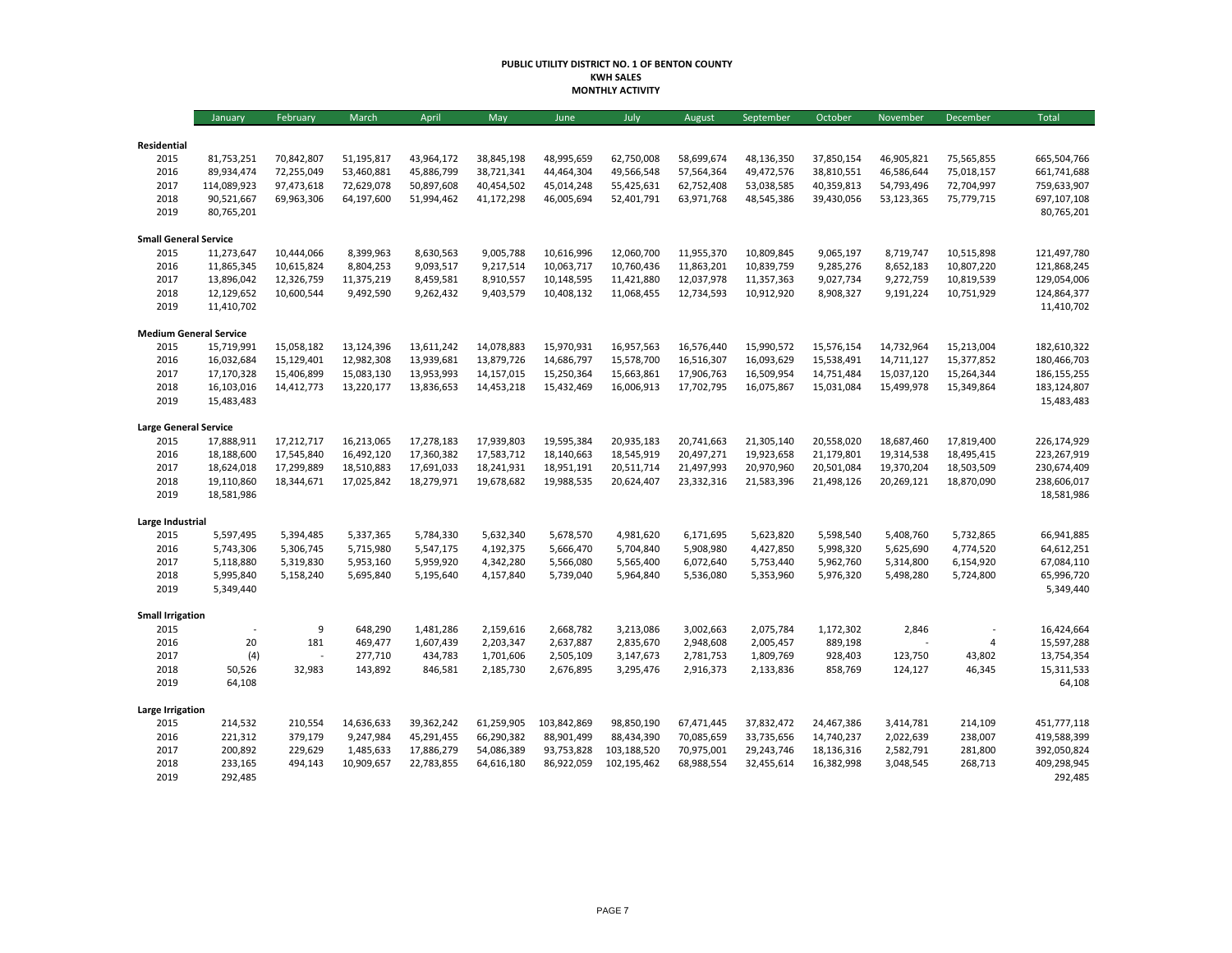#### **PUBLIC UTILITY DISTRICT NO. 1 OF BENTON COUNTY KWH SALES MONTHLY ACTIVITY**

|                        | January     | February    | March       | April       | May         | June        | July        | August      | September   | October     | November    | December    | <b>Total</b>  |
|------------------------|-------------|-------------|-------------|-------------|-------------|-------------|-------------|-------------|-------------|-------------|-------------|-------------|---------------|
|                        |             |             |             |             |             |             |             |             |             |             |             |             |               |
| <b>Street Lights</b>   |             |             |             |             |             |             |             |             |             |             |             |             |               |
| 2015                   | 225,624     | 225,624     | 225,624     | 225,672     | 225,672     | 225,672     | 224,880     | 224,880     | 224,928     | 225,024     | 225,024     | 225,024     | 2,703,648     |
| 2016                   | 225,024     | 224,878     | 224,878     | 224,494     | 211,235     | 211,187     | 211,187     | 211,187     | 211,187     | 211,187     | 211,349     | 211,349     | 2,589,142     |
| 2017                   | 211,349     | 211,253     | 211,253     | 211,253     | 211,253     | 211,253     | 211,253     | 211,253     | 211,253     | 211,238     | 211,125     | 211,046     | 2,534,782     |
| 2018                   | 211,046     | 211,337     | 211,343     | 211,310     | 211,310     | 211,310     | 211,310     | 211,634     | 211,650     | 211,640     | 211,640     | 211,751     | 2,537,281     |
| 2019                   | 211,760     |             |             |             |             |             |             |             |             |             |             |             | 211,760       |
| <b>Security Lights</b> |             |             |             |             |             |             |             |             |             |             |             |             |               |
| 2015                   | 114,451     | 114,408     | 114,073     | 113,696     | 113,531     | 113,488     | 113,488     | 113,445     | 113,402     | 113,359     | 113,359     | 113,309     | 1,364,009     |
| 2016                   | 113,273     | 113,196     | 113,239     | 113,180     | 101,382     | 101,425     | 101,382     | 101,409     | 101,366     | 101,194     | 101,108     | 101,108     | 1,263,262     |
| 2017                   | 100,963     | 100,920     | 91,650      | 91,545      | 91,424      | 91,134      | 90,782      | 90,860      | 90,850      | 90,827      | 90,504      | 90,659      | 1,112,118     |
| 2018                   | 85,112      | 90,490      | 90,144      | 89,927      | 85,656      | 84,953      | 84,383      | 84,206      | 83,941      | 83,334      | 82,782      | 82,681      | 1,027,609     |
| 2019                   | 82,454      |             |             |             |             |             |             |             |             |             |             |             | 82,454        |
| Unmetered              |             |             |             |             |             |             |             |             |             |             |             |             |               |
| 2015                   | 249,106     | 249,106     | 249,106     | 248,919     | 248,919     | 248,919     | 248,919     | 254,930     | 254,845     | 255,749     | 257,045     | 257,045     | 3,022,608     |
| 2016                   | 257,045     | 257,045     | 257,045     | 257,045     | 257,045     | 257,045     | 258,341     | 259,637     | 259,637     | 254,365     | 254,365     | 254,365     | 3,082,980     |
| 2017                   | 253,915     | 253,915     | 253,715     | 253,715     | 253,715     | 253,715     | 253,715     | 253,715     | 253,715     | 253,715     | 253,926     | 252,929     | 3,044,405     |
| 2018                   | 242,804     | 254,823     | 255,332     | 255,332     | 245,684     | 245,684     | 245,684     | 245,745     | 245,945     | 245,945     | 245,945     | 245,945     | 2,974,868     |
| 2019                   | 245,945     |             |             |             |             |             |             |             |             |             |             |             | 245,945       |
| <b>Total</b>           |             |             |             |             |             |             |             |             |             |             |             |             |               |
| 2015                   | 133,037,008 | 119,751,958 | 110,144,332 | 130,700,305 | 149,509,655 | 207,957,270 | 220,335,637 | 185,212,205 | 142,367,158 | 114,881,885 | 98,467,807  | 125,656,509 | 1,738,021,729 |
| 2016                   | 142,581,083 | 121,827,338 | 107,768,165 | 139,321,167 | 152,658,059 | 185,130,994 | 191,997,413 | 185,956,623 | 137,070,775 | 107,008,620 | 97,479,643  | 125,277,997 | 1,694,077,877 |
| 2017                   | 169,666,306 | 148,622,712 | 125,871,431 | 115,839,710 | 142,450,672 | 191,745,517 | 215,480,429 | 194,580,364 | 139,239,635 | 110,223,374 | 107,050,475 | 124,327,545 | 1,785,098,170 |
| 2018                   | 144,683,688 | 119,563,310 | 121,242,417 | 122,756,163 | 156,210,177 | 187,714,771 | 212,098,721 | 195,724,064 | 137,602,515 | 108,626,599 | 107,295,007 | 127,331,833 | 1,740,849,265 |
| 2019                   | 132,487,564 |             |             |             |             |             |             |             |             |             |             |             | 132,487,564   |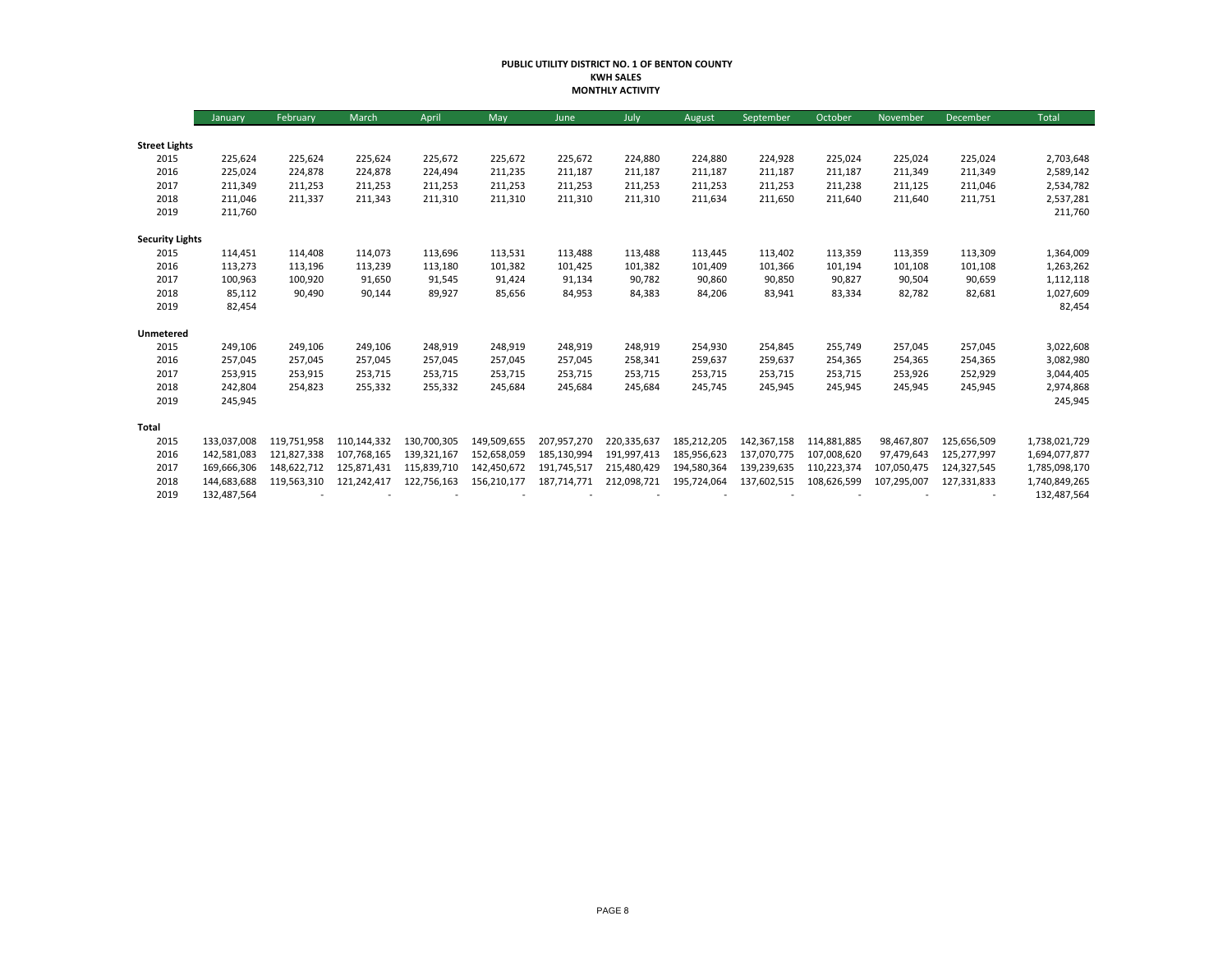## **PUBLIC UTILITY DISTRICT NO. 1 OF BENTON COUNTY CAPITAL ADDITIONS AND RETIREMENTS YEAR TO DATE**

|                                                          | <b>BALANCE</b>           |                  |                           | <b>BALANCE</b>           |
|----------------------------------------------------------|--------------------------|------------------|---------------------------|--------------------------|
|                                                          | 12/31/2017               | <b>ADDITIONS</b> | <b>RETIREMENTS</b>        | 12/31/2018               |
|                                                          |                          |                  |                           |                          |
| <b>INTANGIBLE PLANT:</b>                                 |                          |                  |                           |                          |
| Organizations                                            | \$28,379                 | \$0              | \$0                       | \$28,379                 |
| <b>Franchises &amp; Consents</b>                         | 10,022                   |                  |                           | 10,022                   |
| Miscellaneous & Intangible Plant                         | 29,078                   |                  |                           | 29,078                   |
| <b>TOTAL</b>                                             | \$67,479                 |                  |                           | 67,479                   |
| <b>GENERATION PLANT:</b>                                 |                          |                  |                           |                          |
|                                                          |                          |                  |                           |                          |
| Land & Land Rights<br>Structures & Improvements          | 1,141,911                |                  |                           | 1,141,911                |
| Fuel Holders & Accessories                               |                          |                  |                           |                          |
| <b>Other Electric Generation</b>                         | 770,459                  |                  |                           | 770,459                  |
| <b>Accessory Electric Equipment</b>                      |                          |                  |                           |                          |
| Miscellaneous Power Plant Equipment                      |                          |                  |                           |                          |
| <b>TOTAL</b>                                             | 1,912,370                | -                |                           | 1,912,370                |
|                                                          |                          |                  |                           |                          |
| <b>TRANSMISSION PLANT:</b>                               |                          |                  |                           |                          |
| Land & Land Rights                                       | 156,400                  |                  |                           | 156,400                  |
| Clearing Land & Right Of Ways                            | 25,544                   |                  |                           | 25,544                   |
| <b>Transmission Station Equipment</b>                    | 832,047                  |                  |                           | 832,047                  |
| <b>Towers &amp; Fixtures</b>                             | 256,175                  |                  |                           | 256,175                  |
| Poles & Fixtures                                         | 4,998,452                |                  |                           | 4,998,452                |
| Overhead Conductor & Devices                             | 4,050,057                |                  |                           | 4,050,057                |
| <b>TOTAL</b>                                             | 10,318,675               |                  |                           | 10,318,675               |
|                                                          |                          |                  |                           |                          |
| <b>DISTRIBUTION PLANT:</b>                               |                          |                  |                           |                          |
| Land & Land Rights                                       | 1,762,927                | 1,406            |                           | 1,764,333                |
| Structures & Improvements                                | 295,502                  |                  |                           | 295,502                  |
| <b>Station Equipment</b>                                 | 40,769,313               |                  |                           | 40,769,313               |
| Poles, Towers & Fixtures<br>Overhead Conductor & Devices | 21,406,319               | 29,504<br>215    | (4,801)<br>$\blacksquare$ | 21,431,022               |
| <b>Underground Conduit</b>                               | 13,896,486<br>37,654,846 | 54,971           | (1, 386)                  | 13,896,701<br>37,708,431 |
| Underground Conductor & Devices                          | 48,493,868               | 133,762          | (635)                     | 48,626,995               |
| Line Transformers                                        | 31,837,633               | 132,624          |                           | 31,970,257               |
| Services-Overhead                                        | 2,934,219                | 8,853            |                           | 2,943,072                |
| Services-Underground                                     | 20,638,007               | 66,670           |                           | 20,704,677               |
| <b>Meters</b>                                            | 10,412,170               | 6,745            |                           | 10,418,915               |
| Security Lighting                                        | 867,764                  | 321              | (1,203)                   | 866,882                  |
| <b>Street Lighting</b>                                   | 781,212                  |                  | $\blacksquare$            | 781,212                  |
| <b>SCADA System</b>                                      | 2,470,679                |                  |                           | 2,470,679                |
| <b>TOTAL</b>                                             | 234,220,945              | 435,071          | (8,025)                   | 234,647,991              |
|                                                          |                          |                  |                           |                          |
| <b>GENERAL PLANT:</b>                                    |                          |                  |                           |                          |
| Land & Land Rights                                       | 1,130,759                |                  |                           | 1,130,759                |
| Structures & Improvements                                | 18,739,895               |                  |                           | 18,739,895               |
| Information Systems & Technology                         | 9,288,292                | 139,038          |                           | 9,427,330                |
| <b>Transportation Equipment</b>                          | 8,347,206                | 34,848           |                           | 8,382,054                |
| <b>Stores Equipment</b>                                  | 54,108                   |                  |                           | 54,108                   |
| Tools, Shop & Garage Equipment                           | 487,239                  |                  |                           | 487,239                  |
| <b>Laboratory Equipment</b>                              | 489,135                  |                  |                           | 489,135                  |
| <b>Communication Equipment</b>                           | 2,528,661                | 11,963           |                           | 2,540,624                |
| <b>Broadband Equipment</b>                               | 21,657,090               | 18,381           |                           | 21,675,471               |
| Miscellaneous Equipment                                  | 1,141,835                |                  |                           | 1,141,835                |
| <b>Other Capitalized Costs</b>                           | 11,662,314               | 23,584           |                           | 11,685,898               |
| <b>TOTAL</b>                                             | 75,526,534               | 227,814          | $\blacksquare$            | 75,754,348               |
| TOTAL ELECTRIC PLANT ACCOUNTS                            | 322,046,003              | 662,885          | (8,025)                   | 322,700,863              |
| <b>PLANT HELD FOR FUTURE USE</b>                         | 388,589                  |                  |                           | 388,589                  |
| <b>CONSTRUCTION WORK IN PROGRESS</b>                     | 6,911,759                | 1,105,489        |                           | 8,017,248                |
| <b>TOTAL CAPITAL</b>                                     | 329,346,351              | 1,768,374        | (\$8,025)                 | \$331,106,700            |
|                                                          |                          |                  |                           |                          |
|                                                          |                          | \$2,040,936      | <b>Budget</b>             |                          |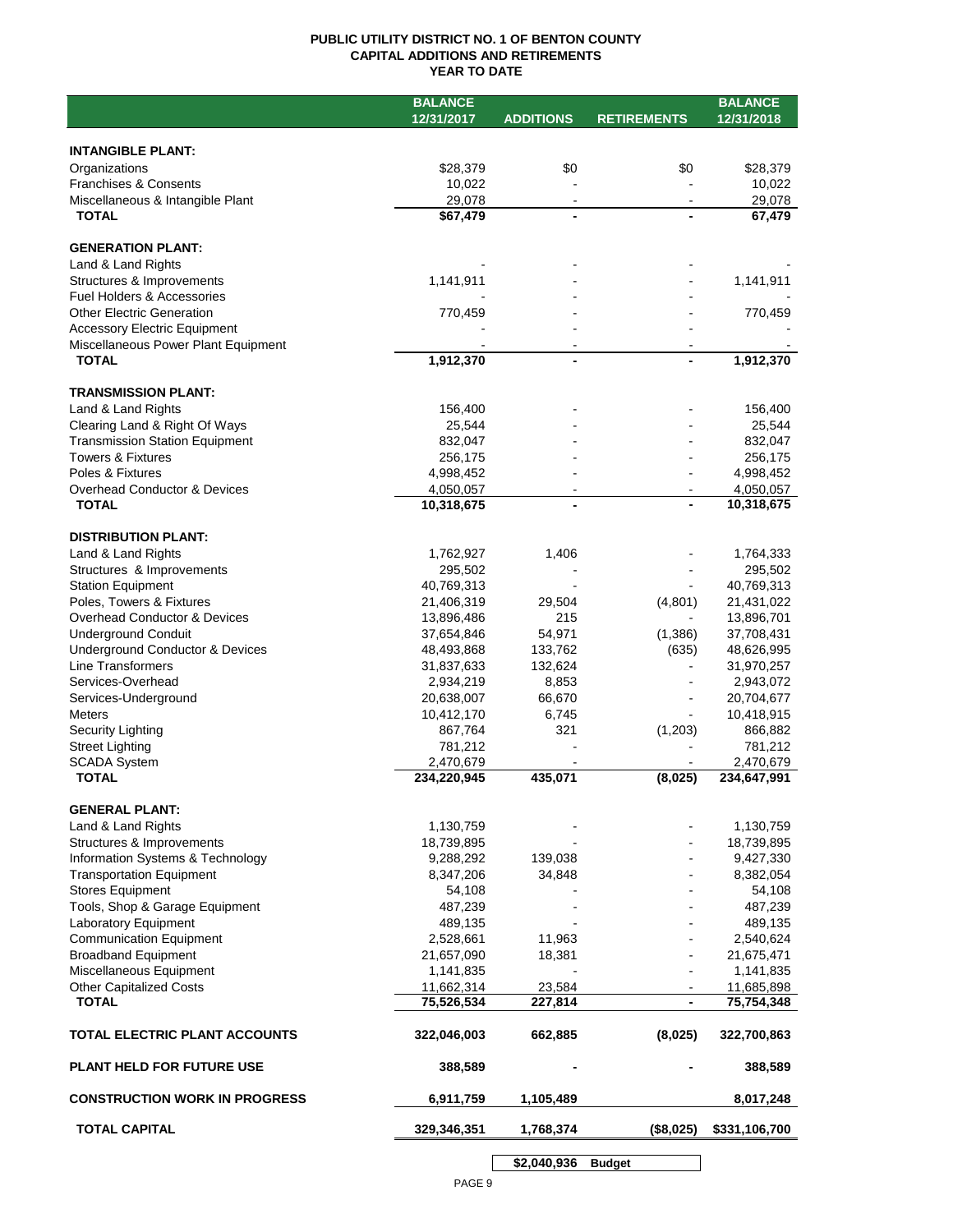## **PUBLIC UTILITY DISTRICT NO. 1 OF BENTON COUNTY STATEMENT OF CASH FLOWS**

|                                                                                              | YTD<br>1/31/2019             |
|----------------------------------------------------------------------------------------------|------------------------------|
|                                                                                              |                              |
| <b>CASH FLOWS FROM OPERATING ACTIVITIES</b>                                                  |                              |
| Cash Received from Customers and Counterparties                                              | \$14,992,651                 |
| Cash Paid to Suppliers and Counterparties                                                    | 794,673                      |
| Cash Paid to Employees<br><b>Taxes Paid</b>                                                  | (14, 330, 905)<br>(986, 944) |
| <b>Net Cash Provided by Operating Activities</b>                                             | 469,475                      |
|                                                                                              |                              |
| <b>CASH FLOWS FROM NONCAPITAL FINANCING ACTIVITIES</b>                                       |                              |
| <b>Other Interest Expense</b><br>Net Cash Provided by Noncapital Financing Activities        | 10,222<br>10,222             |
|                                                                                              |                              |
| <b>CASH FLOWS FROM CAPITAL AND RELATED FINANCING ACTIVITIES</b>                              |                              |
| <b>Acquisition of Capital Assets</b>                                                         | (1,734,583)                  |
| Proceeds from Sale of Revenue Bonds<br>Reimbursement of Bond Expense                         |                              |
| <b>Bond Principal Paid</b>                                                                   |                              |
| <b>Bond Interest Paid</b>                                                                    |                              |
| <b>Capital Contributions</b>                                                                 | 25,092                       |
| Sale of Assets                                                                               | 10,356                       |
| Net Cash (Used) by Capital and Related Financing Activities                                  | (1,699,135)                  |
| <b>CASH FLOWS FROM INVESTING ACTIVITIES</b>                                                  |                              |
| Interest Income                                                                              | 99,299                       |
| Proceeds from Sale of Investments                                                            |                              |
| Purchase of Investments<br>Joint Venture Net Revenue (Expense)                               |                              |
| <b>Net Cash Provided by Investing Activities</b>                                             | 99,299                       |
|                                                                                              |                              |
| <b>NET INCREASE (DECREASE) IN CASH</b>                                                       | (1, 120, 139)                |
| <b>CASH BALANCE, BEGINNING</b>                                                               | \$47,760,364                 |
| <b>CASH BALANCE, ENDING</b>                                                                  | \$46,640,225                 |
|                                                                                              |                              |
| RECONCILIATION OF NET OPERATING INCOME TO NET                                                |                              |
| <b>CASH PROVIDED BY OPERATING ACTIVITIES</b>                                                 |                              |
|                                                                                              |                              |
| <b>Net Operating Revenues</b>                                                                | \$294,721                    |
| Adjustments to reconcile net operating income to net cash                                    |                              |
| provided by operating activities:                                                            |                              |
| Depreciation & Amortization                                                                  | 835,933                      |
| <b>Unbilled Revenues</b><br>Misellaneous Other Revenue & Receipts                            | 100,000<br>16                |
| GASB 68 Pension Expense                                                                      |                              |
| Decrease (Increase) in Accounts Receivable                                                   | 415,986                      |
| Decrease (Increase) in BPA Prepay Receivable                                                 | 50.000                       |
| Decrease (Increase) in Inventories                                                           | 4,384                        |
| Decrease (Increase) in Prepaid Expenses<br>Decrease (Increase) in Wholesale Power Receivable | (159, 995)<br>(558, 915)     |
| Decrease (Increase) in Miscellaneous Assets                                                  | (971)                        |
| Decrease (Increase) in Prepaid Expenses and Other Charges                                    | 572,719                      |
| Decrease (Increase) in Deferred Derivative Outflows                                          | 760,511                      |
| Increase (Decrease) in Deferred Derivative Inflows                                           | (524, 518)                   |
| Increase (Decrease) in Warrants Outstanding                                                  | (555, 282)                   |
| Increase (Decrease) in Accounts Payable<br>Increase (Decrease) in Accrued Taxes Payable      | 279,146                      |
| Increase (Decrease) in Customer Deposits                                                     | (5,896)                      |
| Increase (Decrease) in BPA Prepay Incentive Credit                                           | (13, 438)                    |
| Increase (Decrease) in Other Current Liabilities                                             |                              |
|                                                                                              | 37,460                       |
| Increase (Decrease) in Other Credits                                                         | (1,062,386)                  |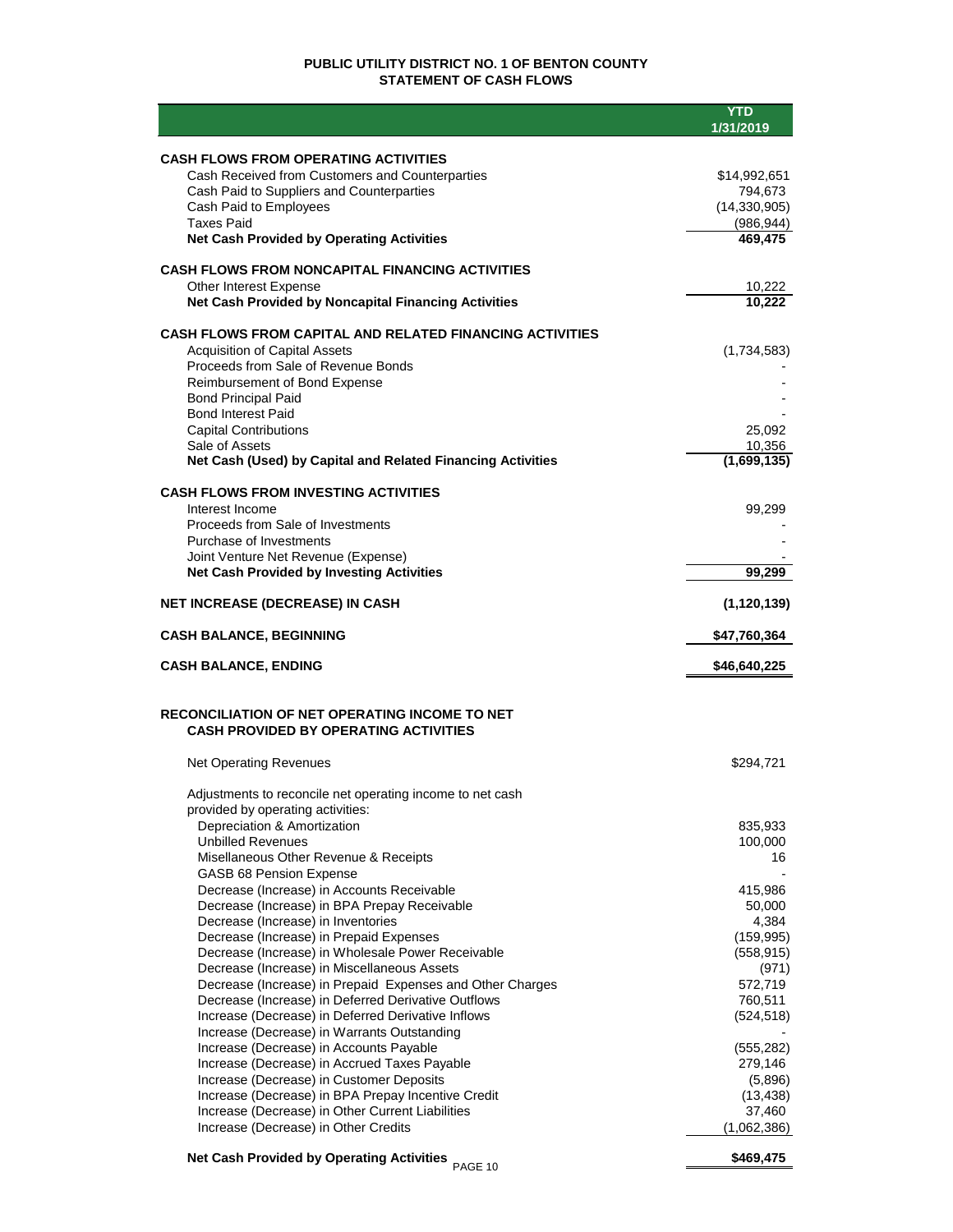## **PUBLIC UTILITY DISTRICT NO. 1 OF BENTON COUNTY WEATHER STATISTICS January 31, 2019**



|          |                                                     |        |     |       |       | Heating Degree Days (HDDs) for Each Day of Billing Cycle |                                           |      |     |      |     |     |            |              |
|----------|-----------------------------------------------------|--------|-----|-------|-------|----------------------------------------------------------|-------------------------------------------|------|-----|------|-----|-----|------------|--------------|
| HDDS     | 1,400<br>1,200<br>1,000<br>800<br>600<br>400<br>200 |        |     |       |       |                                                          | $-2017/2018$<br>-2018/2019<br>$-5-Yr$ Avg |      |     |      |     |     |            |              |
|          | 0                                                   | Feb    | Mar | Apr   | May   | Jun                                                      | Jul                                       |      | Aug | Sep  | Oct | Nov | Dec        | Jan          |
|          |                                                     |        |     |       |       | <b>Heating Degree Days by Month</b>                      |                                           |      |     |      |     |     |            |              |
| Year     |                                                     | Jan    | Feb | March | April | May                                                      | June                                      | July | Aug | Sept | Oct | Nov | <b>Dec</b> | <b>Total</b> |
| 2019     |                                                     | 923    |     |       |       |                                                          |                                           |      |     |      |     |     |            | 923          |
| 2018     |                                                     | 843    |     |       |       |                                                          |                                           |      |     |      |     |     |            | 843          |
| 5-yr Avg |                                                     | 1,001  |     |       |       |                                                          |                                           |      |     |      |     |     |            | 1,001        |
|          |                                                     |        |     |       |       | <b>Cumulative HDDs in Billing Cycle</b>                  |                                           |      |     |      |     |     |            |              |
| 2019     |                                                     | 27,518 |     |       |       |                                                          |                                           |      |     |      |     |     |            | 27,518       |
| 2018     |                                                     | 31,408 |     |       |       |                                                          |                                           |      |     |      |     |     |            | 31,408       |
| 5-yr Avg |                                                     | 32,971 |     |       |       |                                                          |                                           |      |     |      |     |     |            | 32,971       |

2019 - - 2018 - - 5-yr Avg - -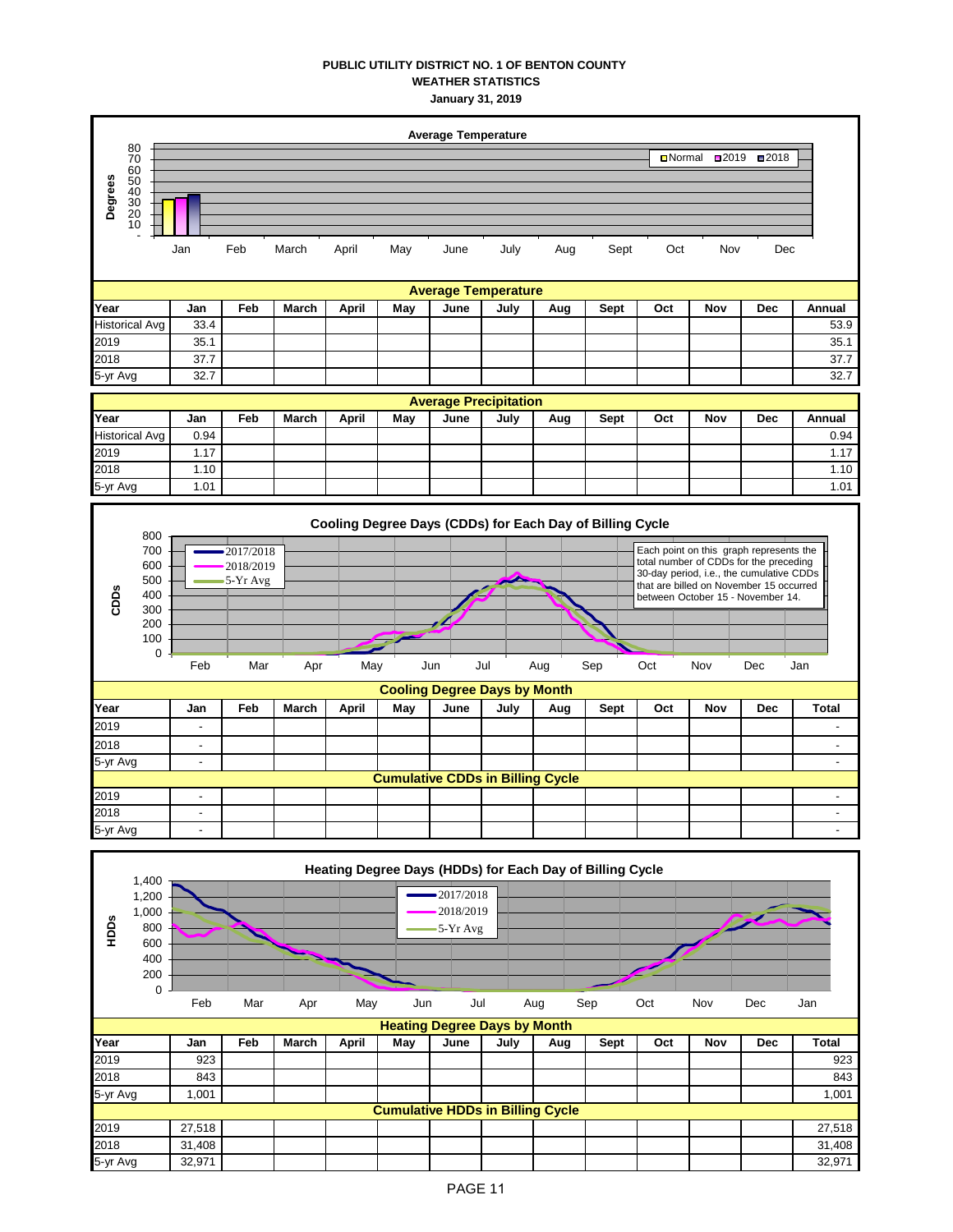#### **PUBLIC UTILITY DISTRICT NO. 1 OF BENTON COUNTY BROADBAND SUMMARY**

#### *January Highlights*

There were two new Access Internet connections and three new Ethernet Transport customers.

| <b>Budget</b><br>Inception<br>2019 Budget<br><b>YTD</b><br>Jan<br>Feb<br>Variance<br>to Date<br><b>March</b><br><b>April</b><br><b>May</b><br>June<br>July<br><b>August</b><br><b>Sept</b><br>Oct<br><b>Nov</b><br><b>Dec</b><br><b>OPERATING REVENUES</b><br>1,480,953<br>\$124,122<br>\$124,122<br>1,356,831<br>Ethernet<br>1,500<br>1,500<br>(1,500)<br>Non-Recurring Charges - Ethernet<br>$\overline{\phantom{a}}$<br>36,000<br><b>TDM</b><br>3,000<br>3,000<br>33,000<br>300<br>26<br>26<br>274<br>Wireless<br>3,112<br>3,112<br>54,000<br>50,888<br>Internet Transport Service<br>38,859<br>42,000<br>3,141<br>3,141<br><b>Fixed Wireless</b><br>17,619<br>17,619<br>232,381<br>250,000<br>Access Internet<br>750<br>750<br>(750)<br>$\sim$<br>Non-Recurring Charges - Al<br>550,000<br>44,595<br>44,595<br>505,405<br>Broadband Revenue - Other<br>197,864<br>197,864<br>2,413,253<br>Subtotal<br>$\overline{\phantom{a}}$<br>NoaNet Maintenance Revenue<br><b>Bad Debt Expense</b><br>2,413,253<br>197,864<br>\$197,864<br>2,215,389<br>20,851,429<br><b>Total Operating Revenues</b><br><b>OPERATING EXPENSES</b><br>General Expenses<br>61,407<br>\$61,407<br>1,036<br>\$1,036<br>Other Maintenance<br>NOC Maintenance<br>$\overline{\phantom{a}}$<br>$\sim$<br>Wireless Maintenance<br>\$0<br>. н.<br>62,443<br>\$62,443<br>885,557<br>948,000<br>11,640,412<br>Subtotal<br>\$0<br>NoaNet Maintenance Expense<br>$\sim$<br>$\sim$<br>$\sim$<br>66,367<br>775,185<br>\$66,367<br>708,818<br>11,439,301<br>1,594,375<br>128,810<br>\$128,810<br>23,079,713<br><b>Total Operating Expenses</b><br>1,723,185<br><b>OPERATING INCOME (LOSS)</b><br>690,068<br>69,054<br>\$69,054<br>621,014<br>(2, 228, 284)<br>NONOPERATING REVENUES & EXPENSES<br>Internal Interest due to Power Business Unit <sup>(1)</sup><br>(332, 532)<br>(27, 465)<br>(\$27,465)<br>305,067<br>(6,617,759)<br><b>CAPITAL CONTRIBUTIONS</b><br>1,380<br>\$1,380<br>1,380<br>4,951,503<br>Contributions in Aid of Broadband<br>2,282,671<br><b>BTOP</b><br>$\sim$<br><b>INTERNAL NET INCOME (LOSS)</b><br>\$357,536<br>\$42,969<br>\$42,969<br>\$927,461<br>(1,611,869)<br>\$3,159,092<br><b>Member Assessments</b><br>$\overline{\phantom{a}}$<br>906<br>\$906<br>137,407<br>Membership Support<br>$\sim$<br><b>Total NoaNet Costs</b><br>906<br>\$906<br>(\$906)<br>\$3,296,499<br>$\sim$<br>$\sim$<br><b>CAPITAL EXPENDITURES</b><br>\$1,353,454<br>\$52,218<br>\$52,218<br>\$1,301,236<br>\$23,100,190<br>\$111,799<br>\$83,677<br>\$83,677<br>(28, 122)<br>( \$9,951,498) |                                             | <b>ACTUALS</b> |  |  |  |  |  |  |  |  |  |  |  |  |  |
|-------------------------------------------------------------------------------------------------------------------------------------------------------------------------------------------------------------------------------------------------------------------------------------------------------------------------------------------------------------------------------------------------------------------------------------------------------------------------------------------------------------------------------------------------------------------------------------------------------------------------------------------------------------------------------------------------------------------------------------------------------------------------------------------------------------------------------------------------------------------------------------------------------------------------------------------------------------------------------------------------------------------------------------------------------------------------------------------------------------------------------------------------------------------------------------------------------------------------------------------------------------------------------------------------------------------------------------------------------------------------------------------------------------------------------------------------------------------------------------------------------------------------------------------------------------------------------------------------------------------------------------------------------------------------------------------------------------------------------------------------------------------------------------------------------------------------------------------------------------------------------------------------------------------------------------------------------------------------------------------------------------------------------------------------------------------------------------------------------------------------------------------------------------------------------------------------------------------------------------------------------------------------------------------------------------------------------------------------------------------------------------------------------------------------------------------------------------------------------------------------------------------------------------------------------------|---------------------------------------------|----------------|--|--|--|--|--|--|--|--|--|--|--|--|--|
|                                                                                                                                                                                                                                                                                                                                                                                                                                                                                                                                                                                                                                                                                                                                                                                                                                                                                                                                                                                                                                                                                                                                                                                                                                                                                                                                                                                                                                                                                                                                                                                                                                                                                                                                                                                                                                                                                                                                                                                                                                                                                                                                                                                                                                                                                                                                                                                                                                                                                                                                                             |                                             |                |  |  |  |  |  |  |  |  |  |  |  |  |  |
|                                                                                                                                                                                                                                                                                                                                                                                                                                                                                                                                                                                                                                                                                                                                                                                                                                                                                                                                                                                                                                                                                                                                                                                                                                                                                                                                                                                                                                                                                                                                                                                                                                                                                                                                                                                                                                                                                                                                                                                                                                                                                                                                                                                                                                                                                                                                                                                                                                                                                                                                                             |                                             |                |  |  |  |  |  |  |  |  |  |  |  |  |  |
|                                                                                                                                                                                                                                                                                                                                                                                                                                                                                                                                                                                                                                                                                                                                                                                                                                                                                                                                                                                                                                                                                                                                                                                                                                                                                                                                                                                                                                                                                                                                                                                                                                                                                                                                                                                                                                                                                                                                                                                                                                                                                                                                                                                                                                                                                                                                                                                                                                                                                                                                                             |                                             |                |  |  |  |  |  |  |  |  |  |  |  |  |  |
|                                                                                                                                                                                                                                                                                                                                                                                                                                                                                                                                                                                                                                                                                                                                                                                                                                                                                                                                                                                                                                                                                                                                                                                                                                                                                                                                                                                                                                                                                                                                                                                                                                                                                                                                                                                                                                                                                                                                                                                                                                                                                                                                                                                                                                                                                                                                                                                                                                                                                                                                                             |                                             |                |  |  |  |  |  |  |  |  |  |  |  |  |  |
|                                                                                                                                                                                                                                                                                                                                                                                                                                                                                                                                                                                                                                                                                                                                                                                                                                                                                                                                                                                                                                                                                                                                                                                                                                                                                                                                                                                                                                                                                                                                                                                                                                                                                                                                                                                                                                                                                                                                                                                                                                                                                                                                                                                                                                                                                                                                                                                                                                                                                                                                                             |                                             |                |  |  |  |  |  |  |  |  |  |  |  |  |  |
|                                                                                                                                                                                                                                                                                                                                                                                                                                                                                                                                                                                                                                                                                                                                                                                                                                                                                                                                                                                                                                                                                                                                                                                                                                                                                                                                                                                                                                                                                                                                                                                                                                                                                                                                                                                                                                                                                                                                                                                                                                                                                                                                                                                                                                                                                                                                                                                                                                                                                                                                                             |                                             |                |  |  |  |  |  |  |  |  |  |  |  |  |  |
|                                                                                                                                                                                                                                                                                                                                                                                                                                                                                                                                                                                                                                                                                                                                                                                                                                                                                                                                                                                                                                                                                                                                                                                                                                                                                                                                                                                                                                                                                                                                                                                                                                                                                                                                                                                                                                                                                                                                                                                                                                                                                                                                                                                                                                                                                                                                                                                                                                                                                                                                                             |                                             |                |  |  |  |  |  |  |  |  |  |  |  |  |  |
|                                                                                                                                                                                                                                                                                                                                                                                                                                                                                                                                                                                                                                                                                                                                                                                                                                                                                                                                                                                                                                                                                                                                                                                                                                                                                                                                                                                                                                                                                                                                                                                                                                                                                                                                                                                                                                                                                                                                                                                                                                                                                                                                                                                                                                                                                                                                                                                                                                                                                                                                                             |                                             |                |  |  |  |  |  |  |  |  |  |  |  |  |  |
|                                                                                                                                                                                                                                                                                                                                                                                                                                                                                                                                                                                                                                                                                                                                                                                                                                                                                                                                                                                                                                                                                                                                                                                                                                                                                                                                                                                                                                                                                                                                                                                                                                                                                                                                                                                                                                                                                                                                                                                                                                                                                                                                                                                                                                                                                                                                                                                                                                                                                                                                                             |                                             |                |  |  |  |  |  |  |  |  |  |  |  |  |  |
|                                                                                                                                                                                                                                                                                                                                                                                                                                                                                                                                                                                                                                                                                                                                                                                                                                                                                                                                                                                                                                                                                                                                                                                                                                                                                                                                                                                                                                                                                                                                                                                                                                                                                                                                                                                                                                                                                                                                                                                                                                                                                                                                                                                                                                                                                                                                                                                                                                                                                                                                                             |                                             |                |  |  |  |  |  |  |  |  |  |  |  |  |  |
|                                                                                                                                                                                                                                                                                                                                                                                                                                                                                                                                                                                                                                                                                                                                                                                                                                                                                                                                                                                                                                                                                                                                                                                                                                                                                                                                                                                                                                                                                                                                                                                                                                                                                                                                                                                                                                                                                                                                                                                                                                                                                                                                                                                                                                                                                                                                                                                                                                                                                                                                                             |                                             |                |  |  |  |  |  |  |  |  |  |  |  |  |  |
|                                                                                                                                                                                                                                                                                                                                                                                                                                                                                                                                                                                                                                                                                                                                                                                                                                                                                                                                                                                                                                                                                                                                                                                                                                                                                                                                                                                                                                                                                                                                                                                                                                                                                                                                                                                                                                                                                                                                                                                                                                                                                                                                                                                                                                                                                                                                                                                                                                                                                                                                                             |                                             |                |  |  |  |  |  |  |  |  |  |  |  |  |  |
|                                                                                                                                                                                                                                                                                                                                                                                                                                                                                                                                                                                                                                                                                                                                                                                                                                                                                                                                                                                                                                                                                                                                                                                                                                                                                                                                                                                                                                                                                                                                                                                                                                                                                                                                                                                                                                                                                                                                                                                                                                                                                                                                                                                                                                                                                                                                                                                                                                                                                                                                                             |                                             |                |  |  |  |  |  |  |  |  |  |  |  |  |  |
|                                                                                                                                                                                                                                                                                                                                                                                                                                                                                                                                                                                                                                                                                                                                                                                                                                                                                                                                                                                                                                                                                                                                                                                                                                                                                                                                                                                                                                                                                                                                                                                                                                                                                                                                                                                                                                                                                                                                                                                                                                                                                                                                                                                                                                                                                                                                                                                                                                                                                                                                                             |                                             |                |  |  |  |  |  |  |  |  |  |  |  |  |  |
|                                                                                                                                                                                                                                                                                                                                                                                                                                                                                                                                                                                                                                                                                                                                                                                                                                                                                                                                                                                                                                                                                                                                                                                                                                                                                                                                                                                                                                                                                                                                                                                                                                                                                                                                                                                                                                                                                                                                                                                                                                                                                                                                                                                                                                                                                                                                                                                                                                                                                                                                                             |                                             |                |  |  |  |  |  |  |  |  |  |  |  |  |  |
|                                                                                                                                                                                                                                                                                                                                                                                                                                                                                                                                                                                                                                                                                                                                                                                                                                                                                                                                                                                                                                                                                                                                                                                                                                                                                                                                                                                                                                                                                                                                                                                                                                                                                                                                                                                                                                                                                                                                                                                                                                                                                                                                                                                                                                                                                                                                                                                                                                                                                                                                                             |                                             |                |  |  |  |  |  |  |  |  |  |  |  |  |  |
|                                                                                                                                                                                                                                                                                                                                                                                                                                                                                                                                                                                                                                                                                                                                                                                                                                                                                                                                                                                                                                                                                                                                                                                                                                                                                                                                                                                                                                                                                                                                                                                                                                                                                                                                                                                                                                                                                                                                                                                                                                                                                                                                                                                                                                                                                                                                                                                                                                                                                                                                                             |                                             |                |  |  |  |  |  |  |  |  |  |  |  |  |  |
|                                                                                                                                                                                                                                                                                                                                                                                                                                                                                                                                                                                                                                                                                                                                                                                                                                                                                                                                                                                                                                                                                                                                                                                                                                                                                                                                                                                                                                                                                                                                                                                                                                                                                                                                                                                                                                                                                                                                                                                                                                                                                                                                                                                                                                                                                                                                                                                                                                                                                                                                                             |                                             |                |  |  |  |  |  |  |  |  |  |  |  |  |  |
|                                                                                                                                                                                                                                                                                                                                                                                                                                                                                                                                                                                                                                                                                                                                                                                                                                                                                                                                                                                                                                                                                                                                                                                                                                                                                                                                                                                                                                                                                                                                                                                                                                                                                                                                                                                                                                                                                                                                                                                                                                                                                                                                                                                                                                                                                                                                                                                                                                                                                                                                                             |                                             |                |  |  |  |  |  |  |  |  |  |  |  |  |  |
|                                                                                                                                                                                                                                                                                                                                                                                                                                                                                                                                                                                                                                                                                                                                                                                                                                                                                                                                                                                                                                                                                                                                                                                                                                                                                                                                                                                                                                                                                                                                                                                                                                                                                                                                                                                                                                                                                                                                                                                                                                                                                                                                                                                                                                                                                                                                                                                                                                                                                                                                                             |                                             |                |  |  |  |  |  |  |  |  |  |  |  |  |  |
|                                                                                                                                                                                                                                                                                                                                                                                                                                                                                                                                                                                                                                                                                                                                                                                                                                                                                                                                                                                                                                                                                                                                                                                                                                                                                                                                                                                                                                                                                                                                                                                                                                                                                                                                                                                                                                                                                                                                                                                                                                                                                                                                                                                                                                                                                                                                                                                                                                                                                                                                                             |                                             |                |  |  |  |  |  |  |  |  |  |  |  |  |  |
|                                                                                                                                                                                                                                                                                                                                                                                                                                                                                                                                                                                                                                                                                                                                                                                                                                                                                                                                                                                                                                                                                                                                                                                                                                                                                                                                                                                                                                                                                                                                                                                                                                                                                                                                                                                                                                                                                                                                                                                                                                                                                                                                                                                                                                                                                                                                                                                                                                                                                                                                                             |                                             |                |  |  |  |  |  |  |  |  |  |  |  |  |  |
|                                                                                                                                                                                                                                                                                                                                                                                                                                                                                                                                                                                                                                                                                                                                                                                                                                                                                                                                                                                                                                                                                                                                                                                                                                                                                                                                                                                                                                                                                                                                                                                                                                                                                                                                                                                                                                                                                                                                                                                                                                                                                                                                                                                                                                                                                                                                                                                                                                                                                                                                                             | Depreciation                                |                |  |  |  |  |  |  |  |  |  |  |  |  |  |
|                                                                                                                                                                                                                                                                                                                                                                                                                                                                                                                                                                                                                                                                                                                                                                                                                                                                                                                                                                                                                                                                                                                                                                                                                                                                                                                                                                                                                                                                                                                                                                                                                                                                                                                                                                                                                                                                                                                                                                                                                                                                                                                                                                                                                                                                                                                                                                                                                                                                                                                                                             |                                             |                |  |  |  |  |  |  |  |  |  |  |  |  |  |
|                                                                                                                                                                                                                                                                                                                                                                                                                                                                                                                                                                                                                                                                                                                                                                                                                                                                                                                                                                                                                                                                                                                                                                                                                                                                                                                                                                                                                                                                                                                                                                                                                                                                                                                                                                                                                                                                                                                                                                                                                                                                                                                                                                                                                                                                                                                                                                                                                                                                                                                                                             |                                             |                |  |  |  |  |  |  |  |  |  |  |  |  |  |
|                                                                                                                                                                                                                                                                                                                                                                                                                                                                                                                                                                                                                                                                                                                                                                                                                                                                                                                                                                                                                                                                                                                                                                                                                                                                                                                                                                                                                                                                                                                                                                                                                                                                                                                                                                                                                                                                                                                                                                                                                                                                                                                                                                                                                                                                                                                                                                                                                                                                                                                                                             |                                             |                |  |  |  |  |  |  |  |  |  |  |  |  |  |
|                                                                                                                                                                                                                                                                                                                                                                                                                                                                                                                                                                                                                                                                                                                                                                                                                                                                                                                                                                                                                                                                                                                                                                                                                                                                                                                                                                                                                                                                                                                                                                                                                                                                                                                                                                                                                                                                                                                                                                                                                                                                                                                                                                                                                                                                                                                                                                                                                                                                                                                                                             |                                             |                |  |  |  |  |  |  |  |  |  |  |  |  |  |
|                                                                                                                                                                                                                                                                                                                                                                                                                                                                                                                                                                                                                                                                                                                                                                                                                                                                                                                                                                                                                                                                                                                                                                                                                                                                                                                                                                                                                                                                                                                                                                                                                                                                                                                                                                                                                                                                                                                                                                                                                                                                                                                                                                                                                                                                                                                                                                                                                                                                                                                                                             |                                             |                |  |  |  |  |  |  |  |  |  |  |  |  |  |
|                                                                                                                                                                                                                                                                                                                                                                                                                                                                                                                                                                                                                                                                                                                                                                                                                                                                                                                                                                                                                                                                                                                                                                                                                                                                                                                                                                                                                                                                                                                                                                                                                                                                                                                                                                                                                                                                                                                                                                                                                                                                                                                                                                                                                                                                                                                                                                                                                                                                                                                                                             |                                             |                |  |  |  |  |  |  |  |  |  |  |  |  |  |
|                                                                                                                                                                                                                                                                                                                                                                                                                                                                                                                                                                                                                                                                                                                                                                                                                                                                                                                                                                                                                                                                                                                                                                                                                                                                                                                                                                                                                                                                                                                                                                                                                                                                                                                                                                                                                                                                                                                                                                                                                                                                                                                                                                                                                                                                                                                                                                                                                                                                                                                                                             |                                             |                |  |  |  |  |  |  |  |  |  |  |  |  |  |
|                                                                                                                                                                                                                                                                                                                                                                                                                                                                                                                                                                                                                                                                                                                                                                                                                                                                                                                                                                                                                                                                                                                                                                                                                                                                                                                                                                                                                                                                                                                                                                                                                                                                                                                                                                                                                                                                                                                                                                                                                                                                                                                                                                                                                                                                                                                                                                                                                                                                                                                                                             | <b>NOANET COSTS</b>                         |                |  |  |  |  |  |  |  |  |  |  |  |  |  |
|                                                                                                                                                                                                                                                                                                                                                                                                                                                                                                                                                                                                                                                                                                                                                                                                                                                                                                                                                                                                                                                                                                                                                                                                                                                                                                                                                                                                                                                                                                                                                                                                                                                                                                                                                                                                                                                                                                                                                                                                                                                                                                                                                                                                                                                                                                                                                                                                                                                                                                                                                             |                                             |                |  |  |  |  |  |  |  |  |  |  |  |  |  |
|                                                                                                                                                                                                                                                                                                                                                                                                                                                                                                                                                                                                                                                                                                                                                                                                                                                                                                                                                                                                                                                                                                                                                                                                                                                                                                                                                                                                                                                                                                                                                                                                                                                                                                                                                                                                                                                                                                                                                                                                                                                                                                                                                                                                                                                                                                                                                                                                                                                                                                                                                             |                                             |                |  |  |  |  |  |  |  |  |  |  |  |  |  |
|                                                                                                                                                                                                                                                                                                                                                                                                                                                                                                                                                                                                                                                                                                                                                                                                                                                                                                                                                                                                                                                                                                                                                                                                                                                                                                                                                                                                                                                                                                                                                                                                                                                                                                                                                                                                                                                                                                                                                                                                                                                                                                                                                                                                                                                                                                                                                                                                                                                                                                                                                             |                                             |                |  |  |  |  |  |  |  |  |  |  |  |  |  |
|                                                                                                                                                                                                                                                                                                                                                                                                                                                                                                                                                                                                                                                                                                                                                                                                                                                                                                                                                                                                                                                                                                                                                                                                                                                                                                                                                                                                                                                                                                                                                                                                                                                                                                                                                                                                                                                                                                                                                                                                                                                                                                                                                                                                                                                                                                                                                                                                                                                                                                                                                             |                                             |                |  |  |  |  |  |  |  |  |  |  |  |  |  |
|                                                                                                                                                                                                                                                                                                                                                                                                                                                                                                                                                                                                                                                                                                                                                                                                                                                                                                                                                                                                                                                                                                                                                                                                                                                                                                                                                                                                                                                                                                                                                                                                                                                                                                                                                                                                                                                                                                                                                                                                                                                                                                                                                                                                                                                                                                                                                                                                                                                                                                                                                             | NET CASH (TO)/FROM BROADBAND <sup>(2)</sup> |                |  |  |  |  |  |  |  |  |  |  |  |  |  |

(1) Internal interest budget is estimated based on cash flow projections (an interest rate of 3.53% is being used).

(2) Includes excess of revenues over operating costs, capital expenditures and NoaNet assessments; excludes depreciation and internal interest to Electric System